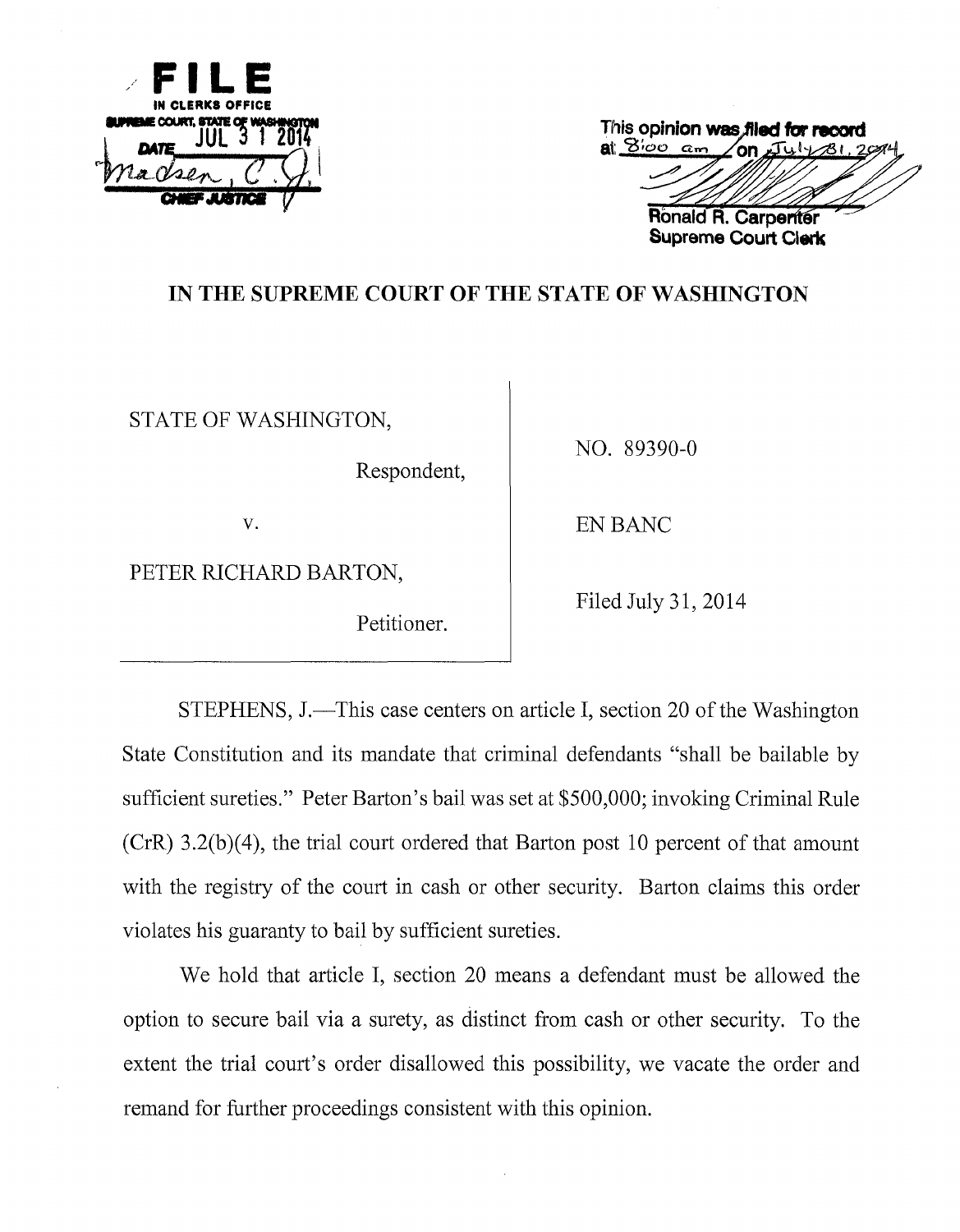### FACTS AND PROCEDURAL HISTORY

At his arraignment on August 13 2012, Barton pleaded not guilty to a charge of rape of a child in the first degree. The court set bail at \$250,000. The prosecutor asked for a condition requiring 10 percent of the amount to be deposited in cash with the registry of the court. Barton objected to the cash-only bail, and the trial court delayed consideration of the request.

At a hearing the next day, the State asked the court to increase Barton's bail to \$1,000,000 and direct that if Barton "should post bond that 10 percent of that be in cash." Verbatim Report of Proceedings (VRP) (Aug. 14, 2012) at 3. The judge entered an order setting bail at \$500,000 and stating that Barton was required to execute a "bond with [sic] depositing 10% cash in the registry of the court." Clerk's Papers (CP) at 11 (Order on Release/Det. of Def. (Aug. 15, 2012)). The judge's bail order made headlines. Diana Hefley, *Judge requires unusual bail in child rape case,*  THE HERALDNET, Aug. 16, 2012, http://www.heraldnet.com/article/20120816/ NEWS01/708169921. Barton moved to strike the cash-only provision. At a hearing held on September 7, 2012, the trial court explained that it had intended its August 15, 2012 order to track the language of CrR 3.2(b)(4).<sup>1</sup> Accordingly, the trial court

<sup>&</sup>lt;sup>1</sup> That subsection reads:

<sup>(</sup>b) ... If the court determines that the accused is not likely to appear if released on personal recognizance, the court shall impose the least restrictive of the following conditions that will reasonably assure that the accused will be present for later hearings, or, if no single condition gives that assurance, any combination of the following conditions:

<sup>(4)</sup> Require the execution of a bond in a specified amount and the deposit in the registry of the court in cash or other security as directed, of a sum not to exceed 10 percent of the amount of the bond, such deposit to be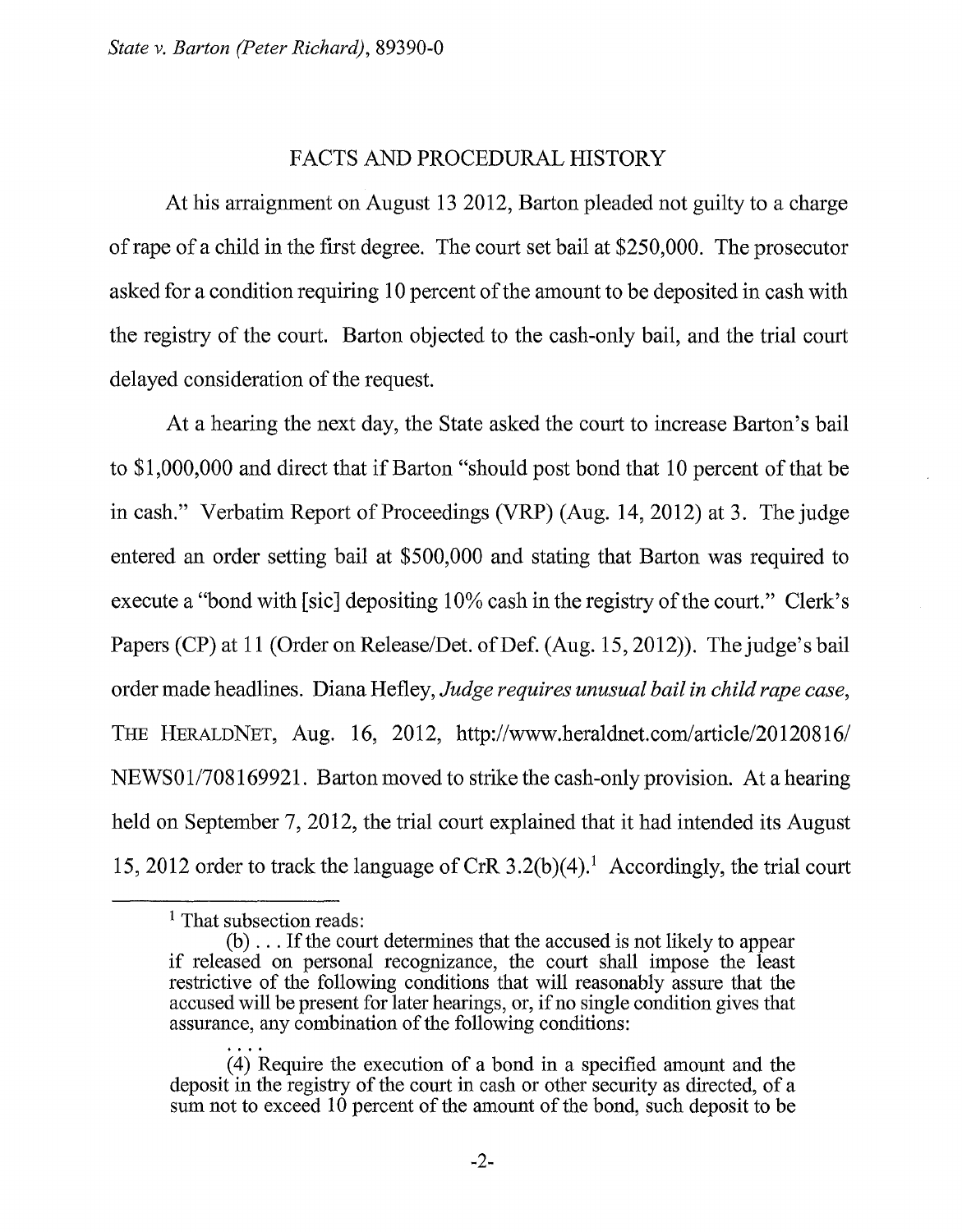clarified that Barton could post 10 percent of the bail amount "'in cash or other security." VRP (Sept. 7, 2012) at 25, 27-28 (court quoting language of the rule). However, the court did not enter its ruling that day because defense counsel asked to brief the matter further. *!d.* at 26-27. On October 18, 2012, after additional briefing, the court explained it was denying the defense motion to strike the cashonly provision "as formulated." VRP (Oct. 18, 2012) at 26. The court reiterated its intention to track the language of CrR  $3.2(b)(4)$  and require Barton to post 10 percent of the bond with the court "in cash or other security." *!d.* at 27. The court modified its August 15, 2012 order to read, "Defendant shall execute a bond in the amount of \$500,000 and deposit in the registry of the court in [sic] \$50,000 cash or other security...." CP at 13 (Order (Oct. 18, 2012)).

Barton appealed the bail order, and the parties stipulated that the order was reviewable under Rule of Appellate Procedure (RAP) 2.3(b)(4). The commissioner of the Court of Appeals accepted the stipulation and granted review, explaining that even if the case became moot the court would still review the question. Barton moved to transfer the case to this court, which the acting commissioner granted. In doing so, our acting commissioner noted that "the proper form of bail is a matter of continuing and substantial public interest," overcoming any claim of mootness. Ruling Granting Mot. To Transfer (Nov. 21, 2013) at 3.

returned upon the performance of the conditions of release or forfeited for violation of any condition of release. CrR 3.2.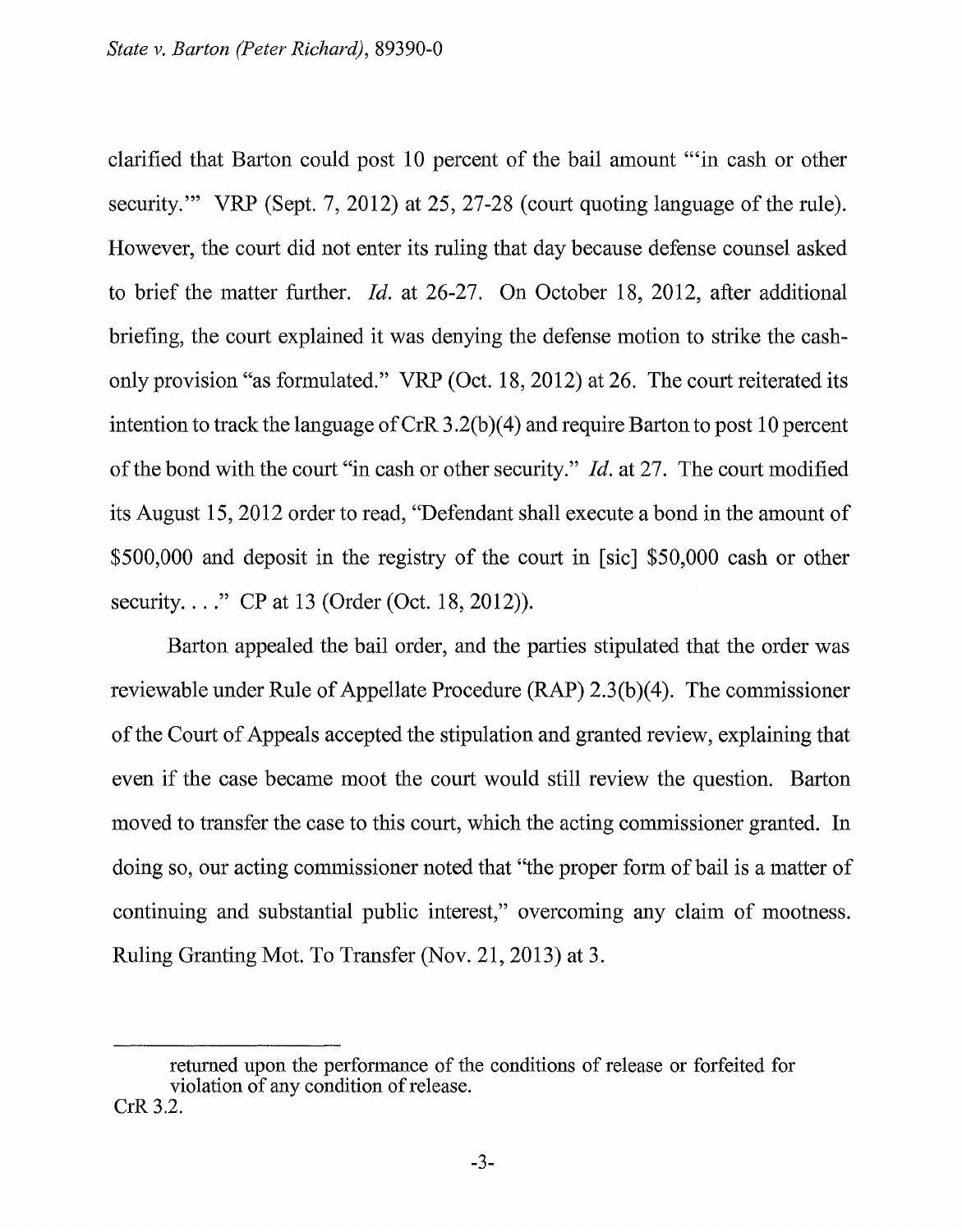*State v. Barton (Peter Richard),* 89390-0

#### ANALYSIS

Article I, section 20 reads:

All persons charged with crime *shall be bailable by sufficient sureties,* except for capital offenses when the proof is evident, or the presumption great. Bail may be denied for offenses punishable by the possibility of life in prison upon a showing by clear and convincing evidence of a propensity for violence that creates a substantial likelihood of danger to the community or any persons, subject to such limitations as shall be determined by the legislature.

WASH. CONST. art. I, § 20 (emphasis added).

This provision became the focus of attention in 2009, when Maurice Clemmons shot and killed four police officers in Lakewood. Clemmons committed his murders while out on bail for felony charges that could have resulted in life imprisonment. In response to this tragedy, the legislature proposed a constitutional amendment to article I, section 20 that would make bail more difficult to obtain for a person awaiting trial for a crime that would be punishable by life in prison. The amendment read, "Bail may be denied for offenses punishable by the possibility of life in prison upon a showing by clear and convincing evidence of a propensity for violence that creates a substantial likelihood of danger to the community or any persons, subject to such limitations as shall be determined by the legislature." ENGROSSED SUBSTITUTEH.J. Res. 4220, 61st Leg., Reg. Sess. (Wash. 2010). Voters approved the constitutional amendment on November 2, 2010. WASH. CONST. art. I, sec. 20.

A further result of the Lakewood tragedy was that the legislature convened a bail practices work group "to study bail practices and procedures" in a

-4-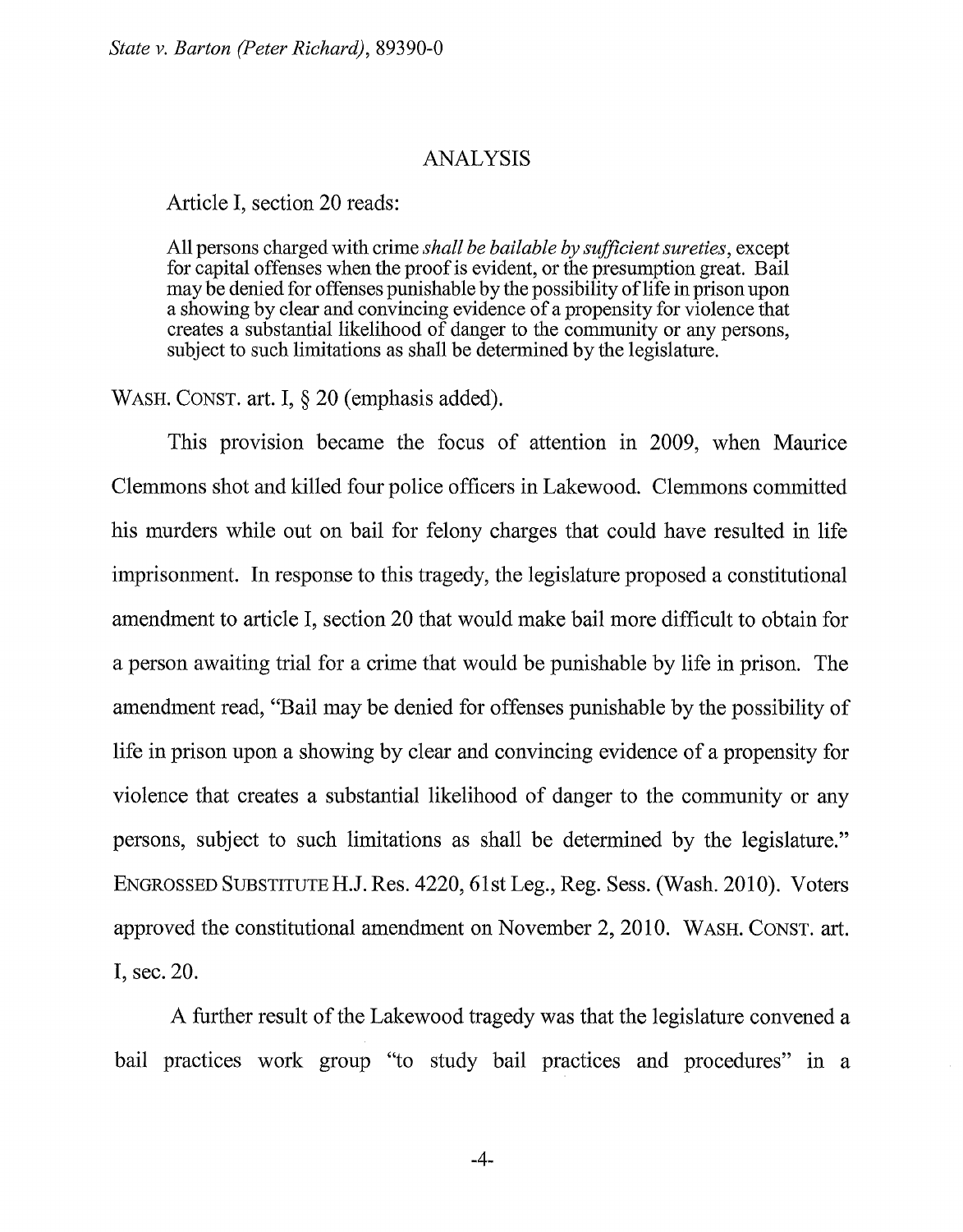"comprehensive and well-considered manner," and "report its findings and recommendations to the Washington state supreme court, the governor, and appropriate committees of the legislature." LAWS OF 2010, ch. 256, §§ 1, 2(6). During the legislature's review of a bill introduced as a result of the group's work, an amendment was proposed that would have required five percent of the bond amount be collected by a bail bondsman before the accused could be released. *See*  Amend. 2668-S AMS PADD GORR 672 to SUBSTITUTE H.B. 2668, 62d Leg., Reg. Sess. (Wash. 2012).<sup>2</sup> The motivation for this amendment was apparently the belief that it was becoming too easy for persons accused of a crime to make bail. *See* S.B. REP. on Substitute H.B. 2668, at 2-3, 62d Leg., Reg. Sess. (Wash. 2012) (explaining the view of some individuals that the bill as written did not do enough to address a premium rate for bail).

Against this backdrop, Barton's bail order was entered. As noted, the State *initially* asked for the court to impose a condition that Barton deposit 10 percent of his bond amount in cash before being released on bail. The deputy prosecutor explained,

The problem that I think my office is concerned about is the fact that it is possible that Mr. Barton is-- the way that the rules currently are, Mr. Barton could post bond without having any money put up at all. That's the concern for the State.

. . . [J]ust yesterday when I was driving around the county campus, there was somebody who was waving a sign that said something like "you sign, you walk" with respect to bail. So the requirement of cash is really a fiction because there isn't cash that's required.

<sup>&</sup>lt;sup>2</sup> *Available at http://apps.leg.wa.gov/documents/billdocs/2011-12/Pdf/Amend*ments/Senate/2668-S%20AMS%20PADD%20GORR%20672.pdf.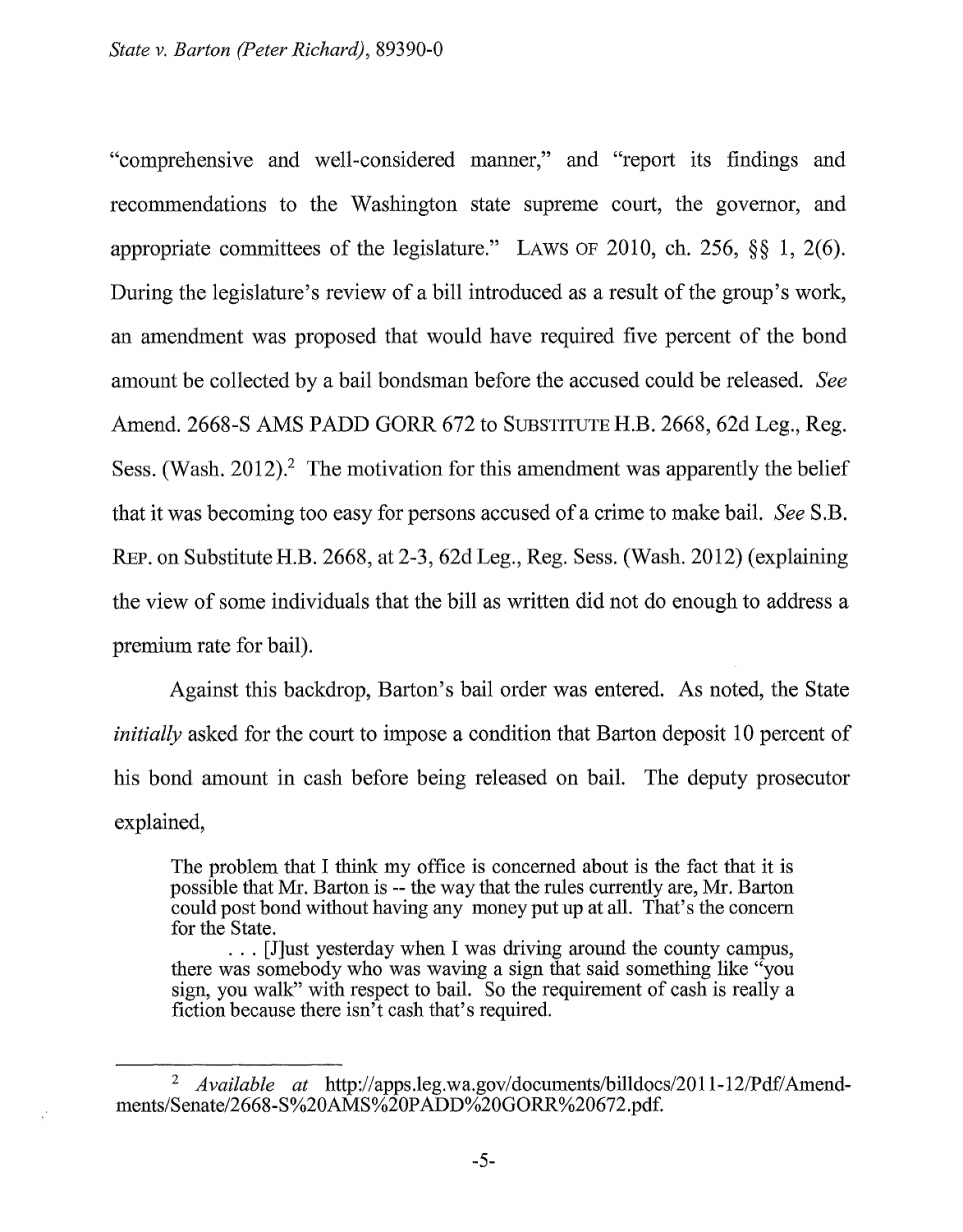VRP (Aug. 15, 2012) at 7. The deputy prosecutor asked the court to impose bail that "mean<sup>[t]</sup> something." *Id.* at 8. The trial court did impose a condition that Barton deposit, in cash, 10 percent of the bond amount before release. *See* CP at 11 (Order on Release/Det. of Def. (Aug. 15, 2012)). But as noted, it later amended its order to require, consistent with the language of CrR  $3.4(b)(4)$ , that Barton deposit 10 percent of the bond amount in cash or *other security* with the registry of the court. CP at 13.

This case mainly concerns the meaning of article I, section 20 of the Washington State Constitution. In order to determine if the bail order here is proper, we must first understand the import of the phrase "bailable by sufficient sureties." Because the federal constitution contains no clause requiring that defendants be bailable by sufficient sureties, this is purely a question of state constitutional law.

# 1. Article I, section 20 of the Washington State Constitution guarantees a criminal defendant who is bailable the opportunity to make bail via a surety

The meaning of the phrase "bailable by sufficient sureties" presents a question of first impression.<sup>3</sup> "When interpreting a constitutional provision, we seek to ascertain and give effect to the manifest purpose for which it was adopted." *Westerman* v. *Cary,* 125 Wn.2d 277, 288, 892 P.2d 1067 (1994). In doing so, we look first to the plain language of the text "and will accord it its reasonable

<sup>&</sup>lt;sup>3</sup> City of Yakima v. Mollett, 115 Wn. App. 604, 605, 63 P.3d 177 (2003), cited by both parties, considered the propriety of an order that limited a defendant's bail to '"cash only<sup>33</sup> under CrR 3.2(b)(5). The court concluded that the language of the criminal court rule required a judge to allow a defendant to elect between a bond or cash in lieu thereof to post bail, but could not order one option to the exclusion of the other. *!d.* at 609-10. It did not reach the question of whether the order would have been constitutionally permissible under article I, section 20. *!d.* at 611.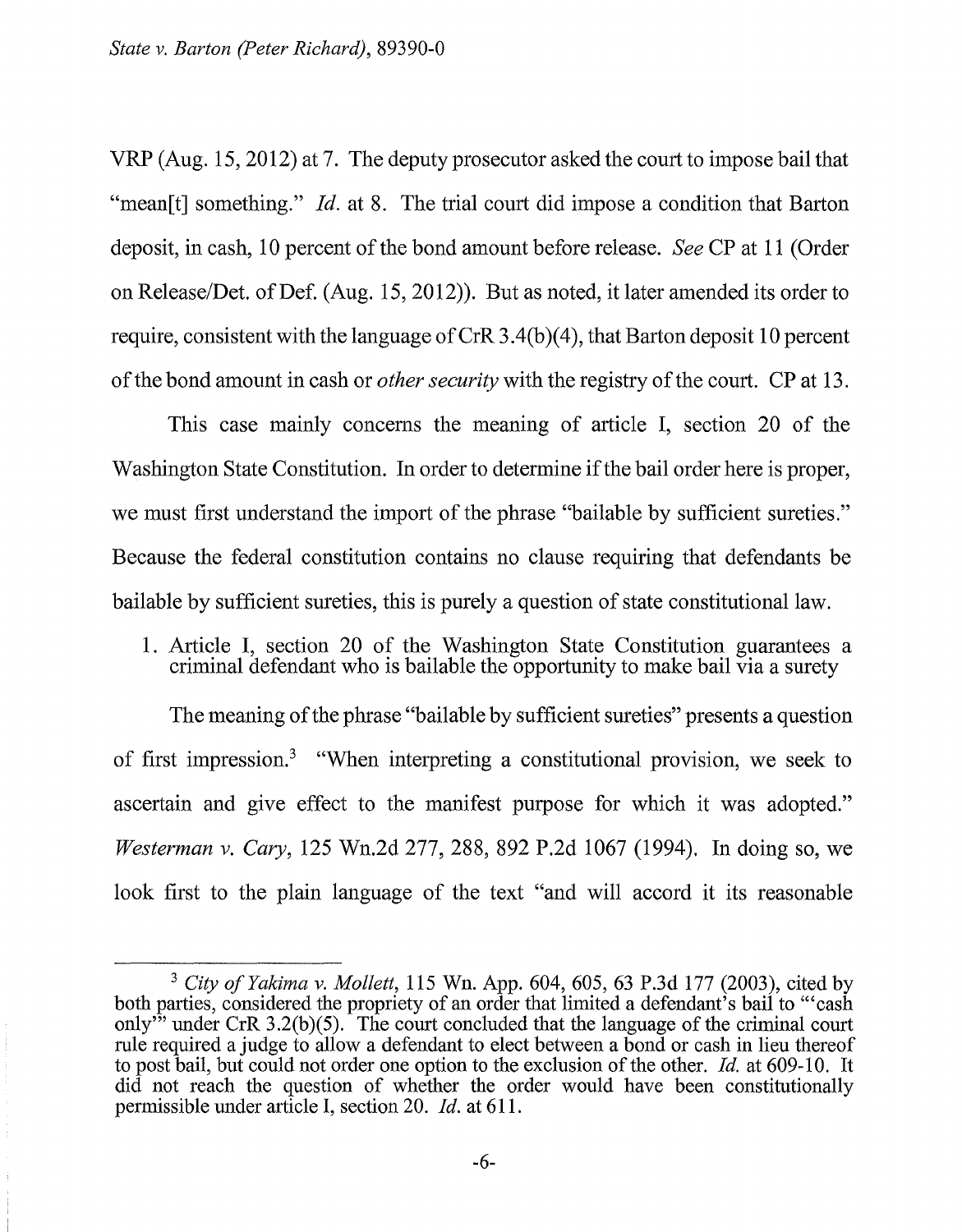interpretation." *Wash. Water Jet Workers Ass 'n v. Yarbrough,* 151 Wn.2d 470,477, 90 P.3d 42 (2004) *(Water Jet).* "The words of the text will be given their common and ordinary meaning, as determined at the time they were drafted." *Id.* We should look to the historical context of the provision for guidance. *Id.* 

The parties seem to agree that the constitutional framers had in mind more than one purpose in adopting article I, section 20. They disagree on which purpose should take prominence. Barton argues that, more than ensuring a defendant's appearance, the provision is intended to protect the accused's presumption of innocence. Pet'r's Opening Br. at 16. In contrast, the State emphasizes the court's interest over the defendant's. *See, e.g.*, Br. of Resp't at 6-7 (explaining its view that "Washington courts have recognized that the court's interest is the main reason for bail in modem times" (citing *State v. Paul,* 95 Wn. App. 775, 778, 976 P.2d 1272 (1999); *State v. Banuelos,* 91 Wn. App. 860, 863, 960 P.2d 952 (1998); *State v. Kramer*, 167 Wn.2d 548, 561, 219 P.3d 700 (2009)). "Of course, there can be more than one purpose motivating a provision of the state constitution." *Water Jet,* 151 Wn.2d at 484. Thus, we must examine article I, section 20 with both of these purposes in mind.

The key word at issue in article I, section 20 is "sureties." *Black's Law Dictionary* defines "surety" as "[a] person who is primarily liable for the payment of another's debt or the performance of another's obligation." BLACK'S LAW DICTIONARY 1579 (9th ed. 2009). This modem definition is not markedly different from the definition of "surety" at the time the provision in question was adopted,

-7-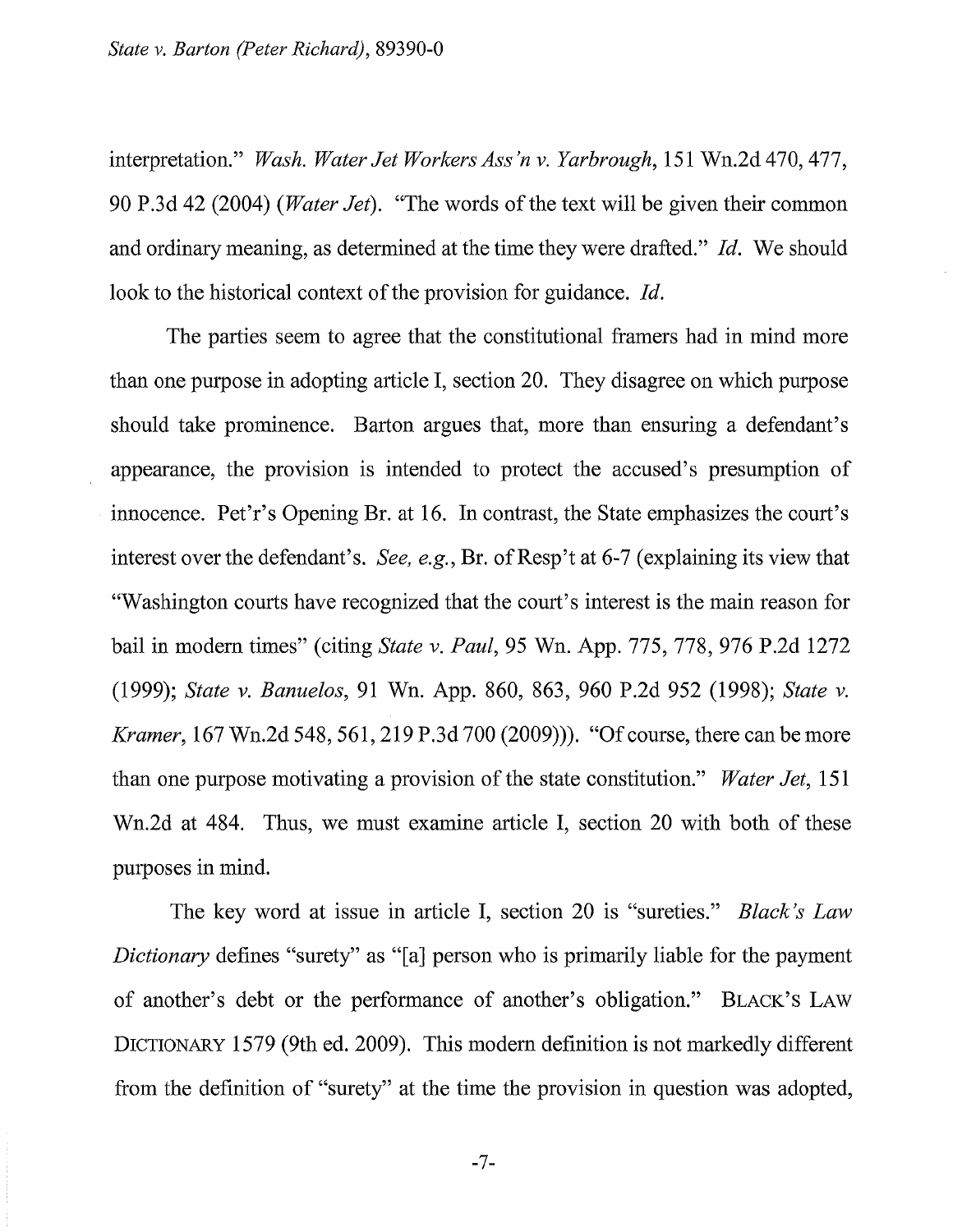which the State acknowledges. An 1891 edition of *Black's Law Dictionary* defined "surety" as "one who at the request of another, and for the purpose of securing to him a benefit, becomes responsible for the performance by the latter of some act in favor of a third person, or hypothecates<sup>[4]</sup> property as security therefor." BLACK's DICTIONARY OF LAW 1142 (1891); Br. of Resp't at 8. The 1897 edition of the *Bouvier's Law Dictionary* defined "surety" as "[a] person who binds himself for the payment of a sum of money, or for the performance of something else, for another." 2 BOUVIER'S LAW DICTIONARY 1073 (1897); Br. of Resp't at 8.

"The underlying legal theories behind *bail bonds* and *cash bail* are different; in bail bonds the law looks to the surety to guarantee the defendant's appearance, while in cash bail the law looks to the money already in the hands  $\hat{of}$  the state to insure defendant's appearance."

*In reMarriage of Bralley,* 70 Wn. App. 646, 653, 855 P/2d 1174 (1993) (quoting 8 C.J.S. *Bail* § 88, at 109 (1988)).<sup>5</sup> In other words, a cash deposit renders a surety unnecessary and vice versa. One cannot stand in for the other.

For this reason, we cannot conclude that a surety arrangement is simply the putting up of cash or property. It involves a third-party promise to fulfill a financial burden in the event of nonperformance or to compel that performance. As a matter of plain language, "bailable by sufficient sureties" means a defendant must have the option to utilize a surety in making bail. Several other jurisdictions to consider

<sup>4 &</sup>quot;Hypothecate" means "[t]opledge." BLACK'S DICTIONARY OF LAW 585 (1891).

<sup>&</sup>lt;sup>5</sup> The State complains that *Bralley* is not on point because it is not a criminal case. But whether criminal or civil, its citation to the C.J.S. section on bail is well taken. *Bralley's* discussion of the difference among cash bail, bail bonds, and sureties plainly concerns the criminal context.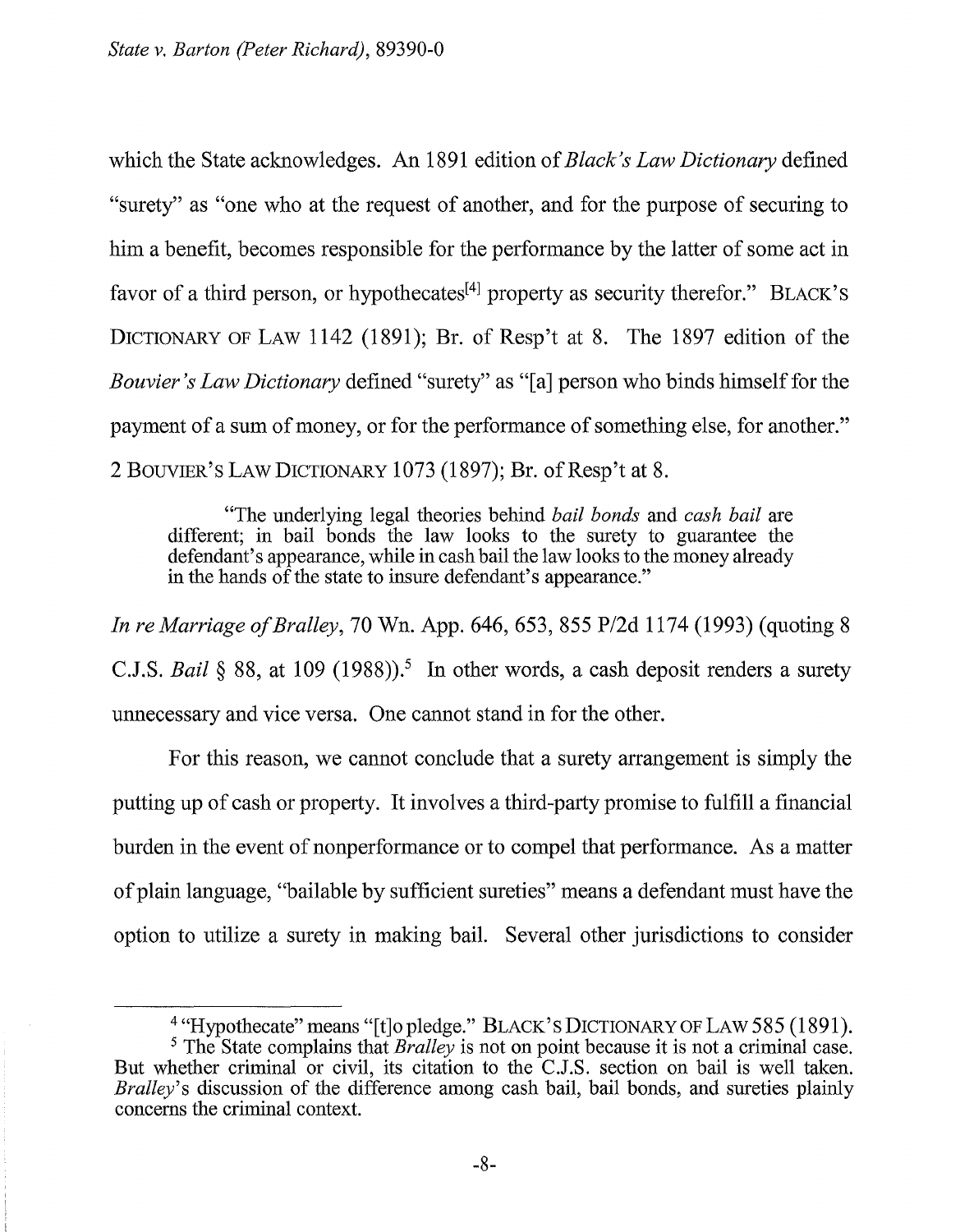identical phrasing in their state constitutions have reached the same conclusion. *See, e.g., State v. Parker,* 546 So. 2d 186, 186 (La. 1989); *State v. Golden,* 546 So. 2d 501, 503 (La. Ct. App 1989); *State v. Brooks,* 604 N.W.2d 345, 352-53 (Minn. 2000); *State ex rel. Jones v. Hendon,* 66 Ohio St. 3d 115, 609 N.E.2d 541, 544 (1993).

The historical context behind article I, section 20's adoption also provides support for the conclusion that "sufficient sureties" contemplates a surety arrangement as a method distinct from requiring cash or property to secure bail.<sup>6</sup> As the Minnesota State Supreme Court explained in its decision in *Brooks,* the practice of bail surety arose in England at a time when magistrates traveled from town to town, potentially detaining the accused for long periods of time awaiting trial. 604 N.W.2d at 349. "The bail system and its reliance on personal surety emerged to prevent excessive pretrial detention." *!d.* "Personal surety" meant that a person of good repute agreed to be responsible for ensuring the accused's appearance in court, or would pay a monetary penalty otherwise. *!d.* At that time, crimes were generally punished with a monetary fine. *!d.* But when corporal punishment began to replace monetary fines, "[b]ail availability was increasingly restricted, in part because corporal punishment afforded an accused greater incentive to flee." *!d.* The "Statute of Westminster," adopted in 1275, attempted to create a uniform system of bail

<sup>6</sup> Reports from the Washington State constitutional convention itself do not lend support to either Barton or the State's position. An alternate proposal to the provision as adopted was submitted to the convention. THE JOURNAL OF THE WASHINGTON STATE CONSTITUTIONAL CONVENTION 1889 509 (Beverly Paulik Rosenow ed., 1962). This alternate provision would have made all offenses except murder and treason bailable, but would not have included the "by sufficient sureties" language. Although this provision was not adopted, there is no indication that the presence or absence of the "sufficient sureties" language tipped the balance for the framers.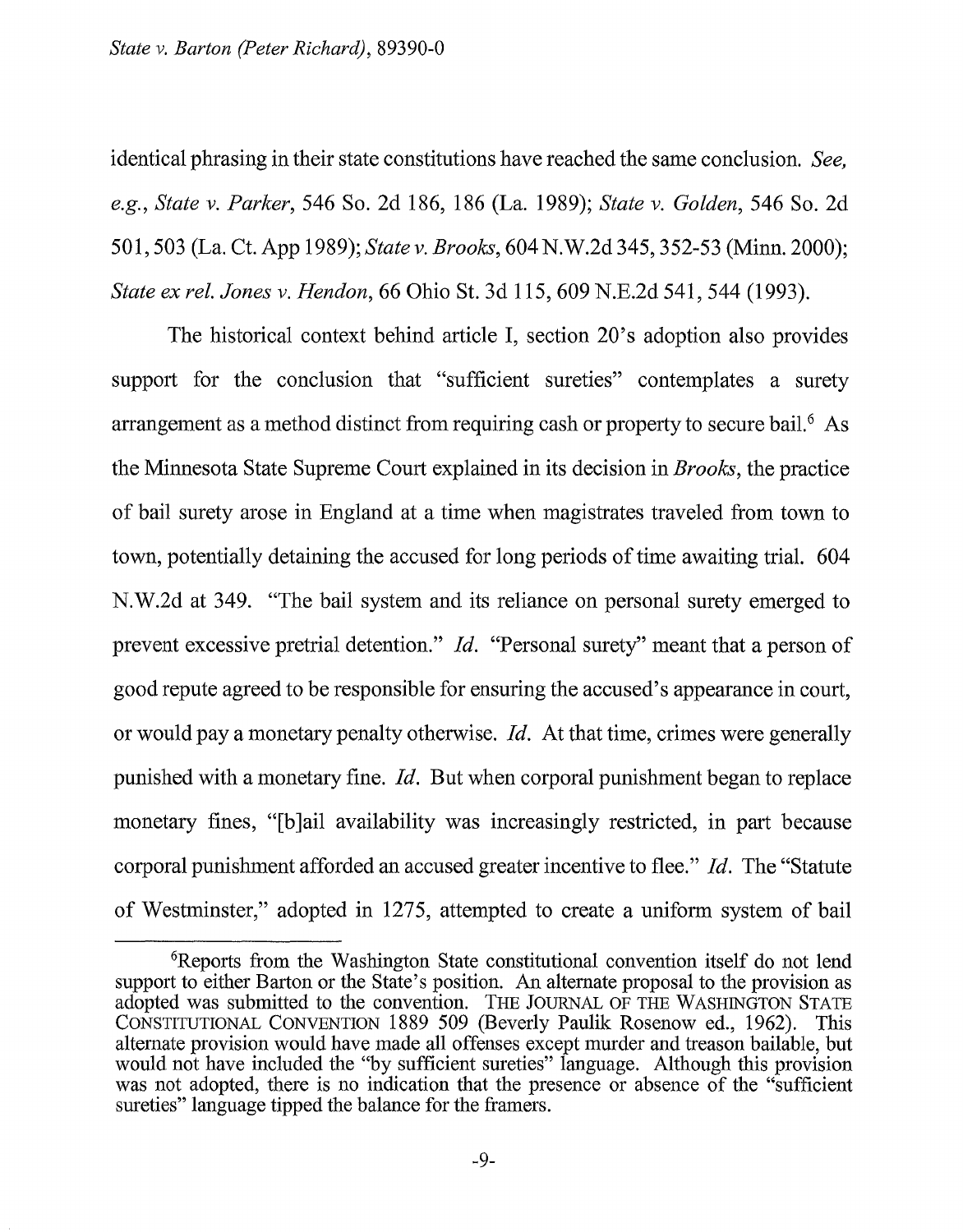administration, but it was confusing and complicated. *!d.* Nevertheless it governed English bail law for the next five centuries. *!d.* at 349-50.

Against this backdrop, explained the *Brooks* court, the phrase "bailable by sufficient sureties" was first adopted in colonial Pennsylvania's "Great Law of 1682." *!d.* at 350. The Quakers who founded Pennsylvania "had an aversion to the inefficient bail system that had evolved" in England. *!d.* "Having been persecuted in England, they had greater sympathy for detained defendants than for a powerful judiciary." *!d.* Hence, they took care to draft language that made almost all offenses bailable by sufficient sureties. *!d.* This language was eventually incorporated into the Pennsylvania Constitution. Two-thirds of state constitutions today-including ours-borrow this phrasing. *!d.* at 350-52.

The *Brooks* court explained,

Because our bail system, with some modification, is largely patterned after the English system, American courts-at least until the nineteenth century-utilized the personal surety system. But, as modem society evolved, it became increasingly difficult to fmd reliable persons known by both the courts and the accused. As a result, the personal surety system evolved into the commercial bondsman system that exists today.

*Id.* at 350 (citation omitted). As noted, the personal surety system utilized by American courts "until the nineteenth century," *id.,* contemplated that a surety made a promise to secure the accused's appearance-not that he or she provided cash or property for this purpose. *Id.* at 349. *But see Fragoso v. Fell,* 210 Ariz. 427, 111 P .3d 1027, 1032-33 (2005) (reasoning that "it is conceivable that bail by cash (or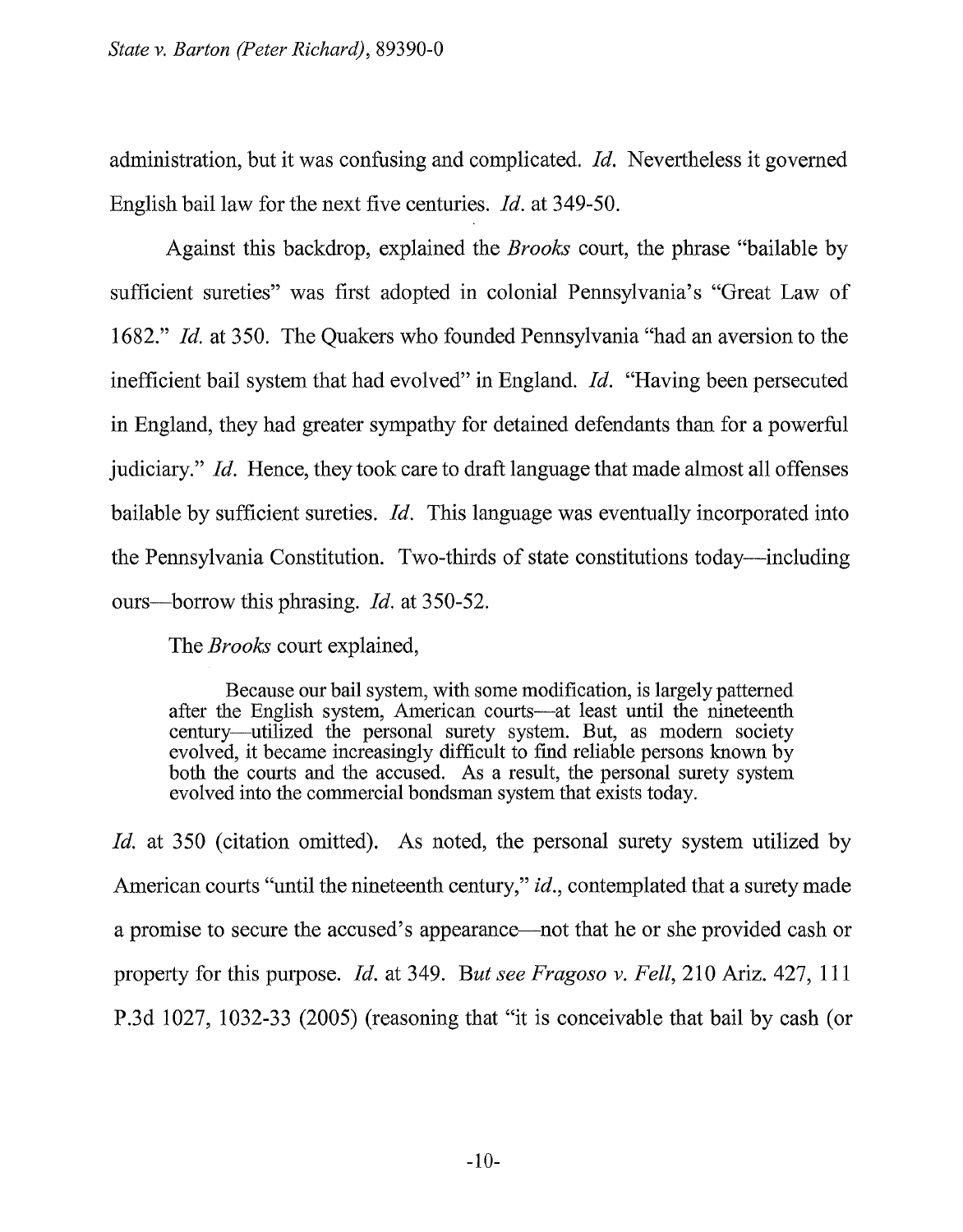personal property of value such as a horse or a firearm) might have been the only practical form of bail in Arizona when our constitution was adopted").

The State argues that the phrase "bailable by sufficient sureties" means simply sufficient to ensure the defendant's appearance. Br. of Resp't at 13. "Throughout history the interest served by bail has always been to ensure the defendant appears for trial or other hearings as required by the court. Thus, a surety that is not sufficient to achieve that goal is not guaranteed by the State constitution." *Id.* The State cites at least one other court that came to the same conclusion when interpreting its state constitutional provision regarding bail by sufficient sureties. Br. of Resp't at  $11\n-12$ (citing *People ex rel. Gendron v. Ingram,* 34 Ill. 2d 623, 217 N.E.2d 803, 805-06 (1966)). The defendant in *Gendron* attempted to execute a bond in the amount of \$5,000 through a commercial surety, but the bond was refused by the court because no cash, stocks, or bonds for real estate were deposited to secure the bond as required by an Illinois statute. *Id.* at 805.

The *Gendron* court found no constitutional infirmity in this scenario. It reasoned that a bond with sufficient sureties is "premised on the assumption that economic loss to the accused, his family or friends, will assure his appearance for trial." *Id.* But, lamented the court, in actual practice a commercial surety often took on the burden for a fee, which the defendant lost whether he appeared or not. "Hence, the economic loss deterrent loses force when an accused is admitted to bail with professional sureties, and the purpose of admitting persons to bail is frustrated." *Id.* The court explained: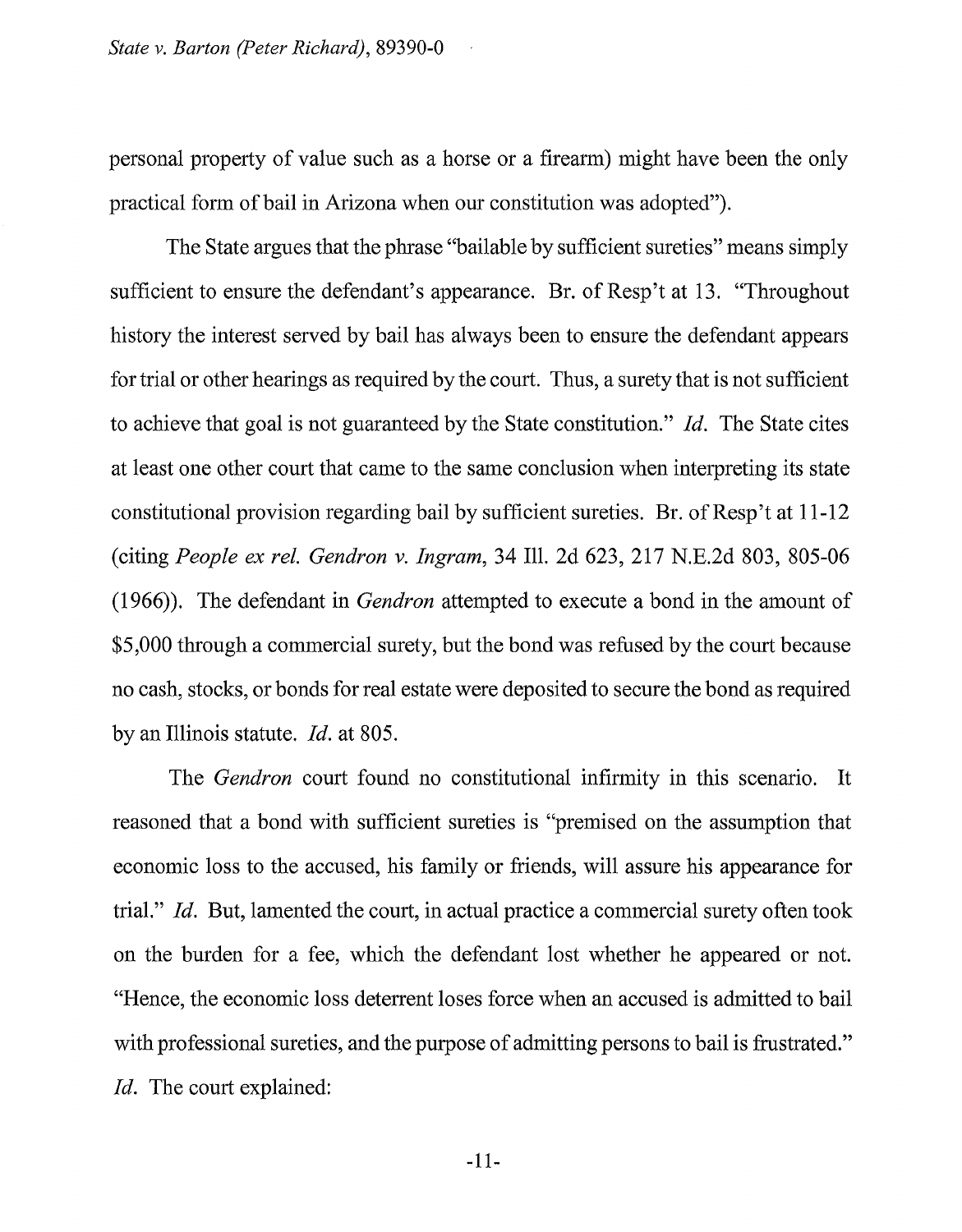Experience has shown that the method of allowing a person to make bond with a professional surety does not accomplish the purpose of bail. The legislature in section 110-8 has determined more is needed than the mere ability to pay bail bond forfeitures on a business basis .... Sufficient, as used in the constitution, means sufficient to accomplish the purpose of bail, not just the ability to pay in the event of a "skip". The State is not primarily interested in collecting bond forfeitures, but is more concerned with granting liberty to an accused pending trial while obtaining the greatest possible assurance that he will appear.

# *Id.* at 805-06 (citations omitted).

We decline to follow this line of reasoning, as it rests on a categorical rejection of commercial sureties. The Illinois State Supreme Court's decision suggests that it would have interpreted the phrase "bailable by sufficient sureties" differently had the surety at issue been a *personal* surety. It read the provision at issue to exclude the ability to bail by *commercial* bail bondsmen. Nothing in the language of the provision allows an interpretation that picks and chooses among surety arrangements, only that a surety be guaranteed. Certainly the order the *Gendron*  court reviewed unequivocally denied the defendant the ability to utilize *any* surety. *See Bralley,* 70 Wn. App. at 653-54. It therefore negated the coequal purpose of bail to protect the defendant from detention before conviction, which the *Gendron* court itself recognized was a goal of bail. 217 N.E.2d at 806.

Other courts have expressed a different line of reasoning in holding that "bailable by sufficient sureties" does not guarantee a defendant the ability to bail via surety. In *Burton v. Tomlinson,* 19 Or. App. 247, 527 P.2d 123, 126 (1974), the Oregon Court of Appeals concluded that the "sufficient sureties" provision nowhere says the "lawful release of a defendant may be accomplished only through the

-12-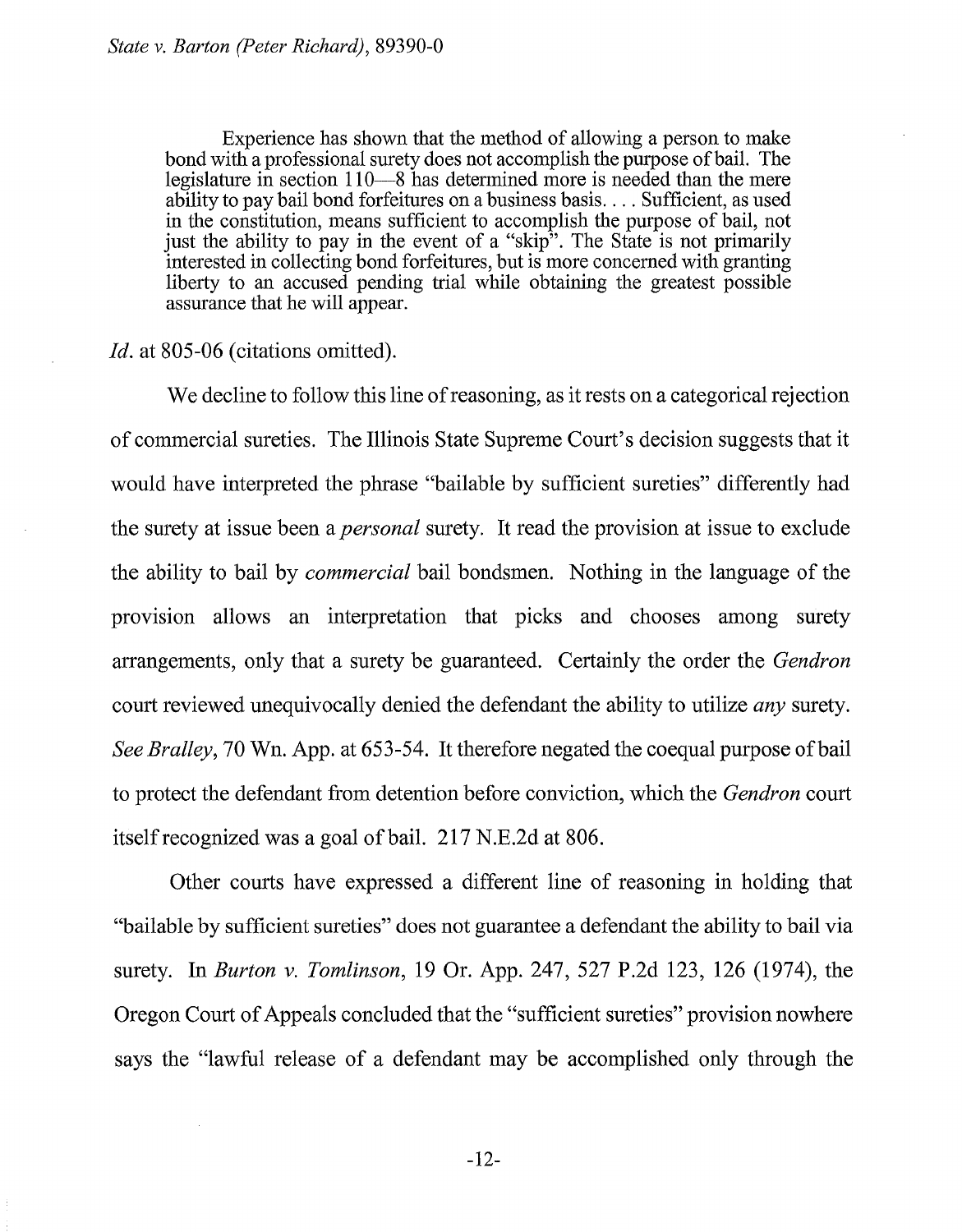medium of sureties." The court reasoned that "[w]ere this contention sound, release of a defendant on his own recognizance or by any other means would be constitutionally prohibited-an obvious absurdity." *Id.* We do not find this persuasive. Personal recognizance does not contemplate the imposition of bail at all. *See* CrR 3.2(a), (b) (if court concludes personal recognizance will not assure defendant's presence, *then* it will set bail). There is no absurdity in concluding that our constitution means that *when bail is required,* the accused may access it by surety.

Still other courts have held that cash itself is a surety, i.e., a method available to the defendant of securing release. *Fragoso,* 111 P.3d at 1032 (reasoning that "sufficient sureties" creates a right to access surety in some form, but that cash can function as a surety). As explained above, a surety has consistently been defined both historically and in modern times as a third-party promise to either incur a financial burden or force performance. It has not been defined as the deposit of cash. *See Bralley,* 70 Wn. App. at 653.

Finally, the State relies on *State v. Briggs,* 666 N.W.2d 573 (Iowa 2003), mostly for citations to historical background it claims supports its position. Br. of Resp't at 6-7, 15, 18-19. But the recitation of the applicable history in *Briggs* is not substantially different from that in *Brooks,* quoted above. *Compare Briggs,* 666 N.W.2d at 578-80, *with Brooks,* 604 N.W.2d at 349-50. *Briggs* suggests that "sufficient sureties" means a "defendant was given the right to be bailed, subject to the state's analysis of a surety's sufficiency to provide adequate recompense if the

-13-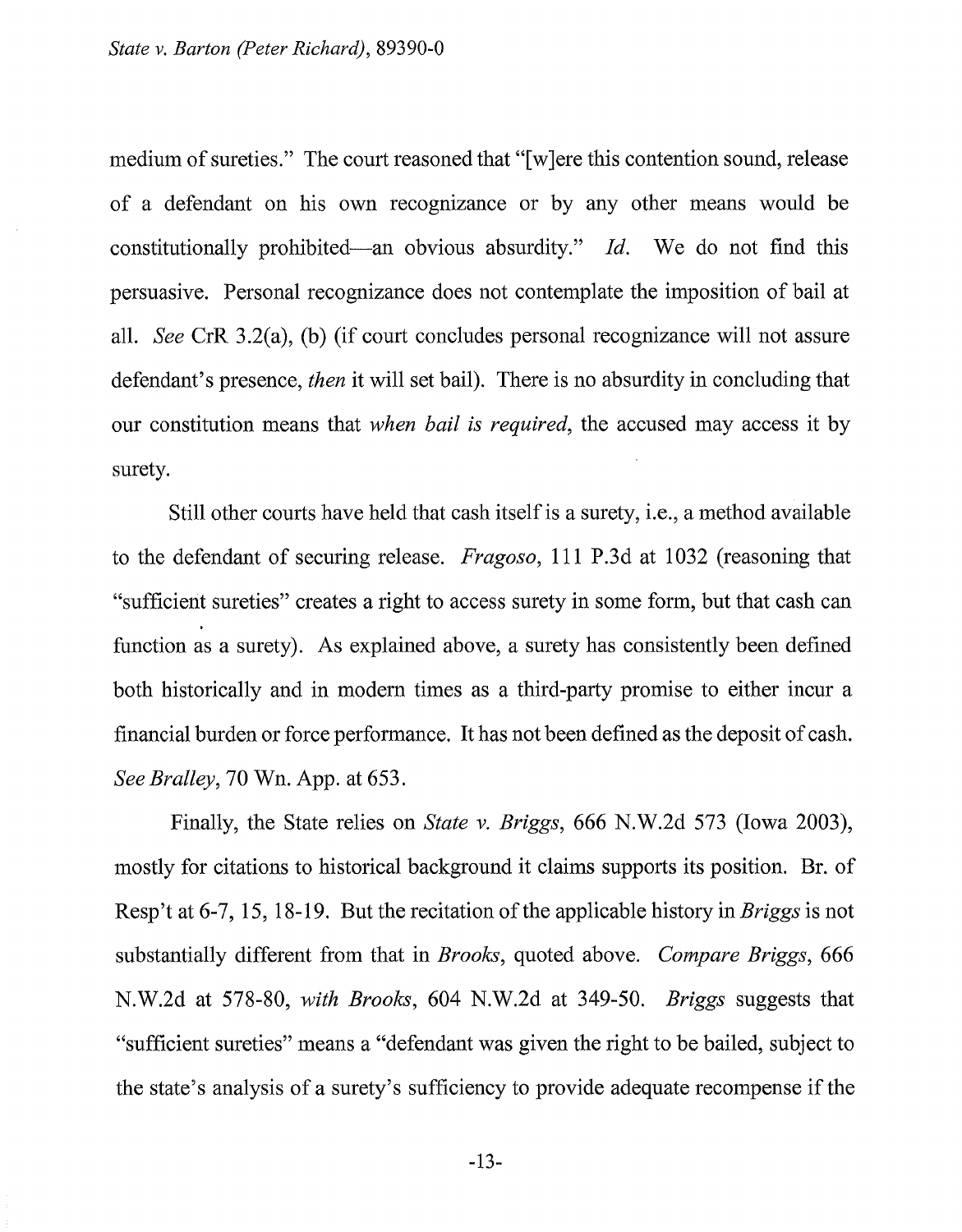prisoner did not show for his judicial proceedings." 666 N.W.2d at 582. As explained above, this is a dubious proposition.

Perhaps more problematically for the State, the *Briggs* court "[u]ltimately" believed that "the core purpose of the clause was to guarantee a bailable individual access to a surety of some form." *Id.* at 581. It concluded that a cash-only bail "is permissible under the sufficient sureties clause of the Iowa Constitution so long as the accused is permitted access to a surety in some form." *Id.* at 583. Thus, the *Briggs* court seemed to recognize that cash and surety are separate options. The court explained that the defendant had

presented no evidence to show she was absolutely precluded from accessing a surety of some form. Instead, her allegations appear to center on the denial of access to a commercial bail bond.  $\ldots$  [T]here is no absolute right to such access. Briggs has made no claim that she could not otherwise find a sufficient surety. Under other circumstances, we would, perhaps, remand this issue to the district court to determine whether Briggs' access to a surety was completely precluded.

*Id.* at 584. In the end, the *Briggs* court was equivocal about what the constitutional provision actually required. To the extent it suggested a surety option is required, we agree.

Admittedly, it is challenging to sort through the cases relied on by Barton and the State because many involve slightly different questions than are presented here. For example, Barton cites several cases that reject cash-only bail but do not specifically address whether allowing for "cash or other security" would satisfy their state constitutions' bail provisions. *See, e.g., Two Jinn, Inc. v. District Court,* 150 Idaho 647, 249 P.3d 840, 847 (2011) (explaining that "the Idaho Constitution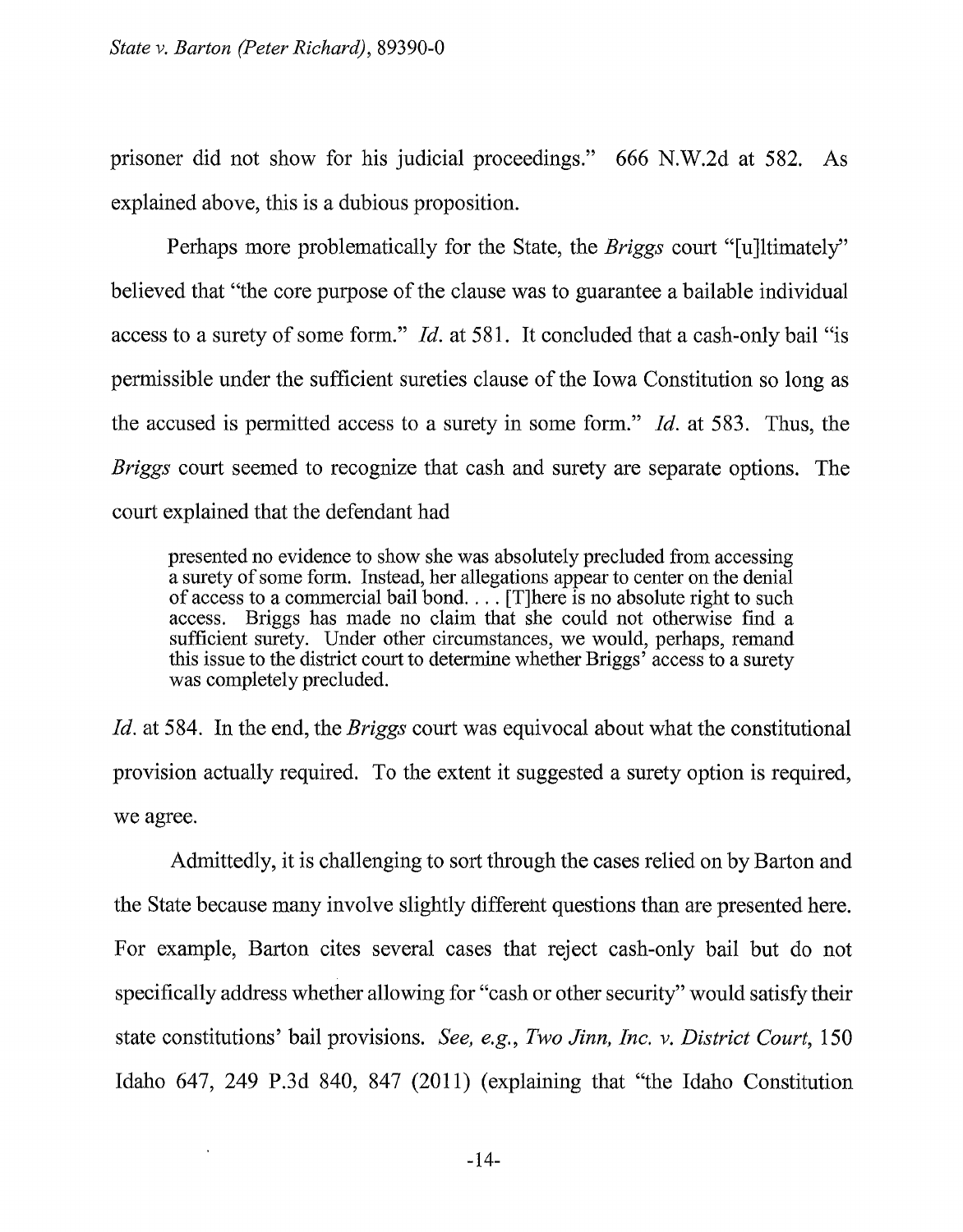prevents cash-only bail" under its sufficient sureties clause); *State v. Hance,* 2006 VT 97, 180 Vt. 357, 910 A.2d 874, 876 (holding that an all-cash bail violates Vermont's sufficient sureties clause); *Smith v. Leis,* 106 Ohio St. 3d 309, 2005-0hio-5125, 835 N.E.2d 5, 18 (2005) (holding an all-cash bail violated Ohio's sufficient sureties clause); *Brooks,* 604 N.W.2d at 354 (holding that an all-cash bail violates Minnesota's sufficient sureties clause); *Golden,* 546 So. 2d at 502-03 (holding allcash bail violates Louisiana's sufficient sureties clause). Nonetheless, the discussion in these cases is helpful to Barton to the extent there is a clear contrast between cash deposited with the court and a third-party surety arrangement. At a minimum, they support the notion that a defendant must be allowed the option of accessing a third party surety—regardless of whether it is a commercial surety.

As for some of the cases relied on by the State, they seem to hold that a defendant is not entitled to use a *commercial* bail bondsman. *See Gendron,* 217 N.E.2d at 805; *Fragoso,* 111 P.3d at 1032-33; *State v. Jackson,* 384 S.W.3d 208,215 (Mo. 2012). But, this does not answer the question of whether disallowing any surety arrangement meets the constitutional guaranty to bail by sufficient sureties. Focusing on the plain language of article I, section 20, and reviewing the historical understanding of a surety at the time this language was adopted, we conclude the better view is that a defendant must be allowed the option of a surety arrangement in addition to the option of depositing cash or property in the registry of the court. While this does not mean that a defendant has the right to actually make bail, article I, section 20 guarantees the option of seeking to make bail via a surety, which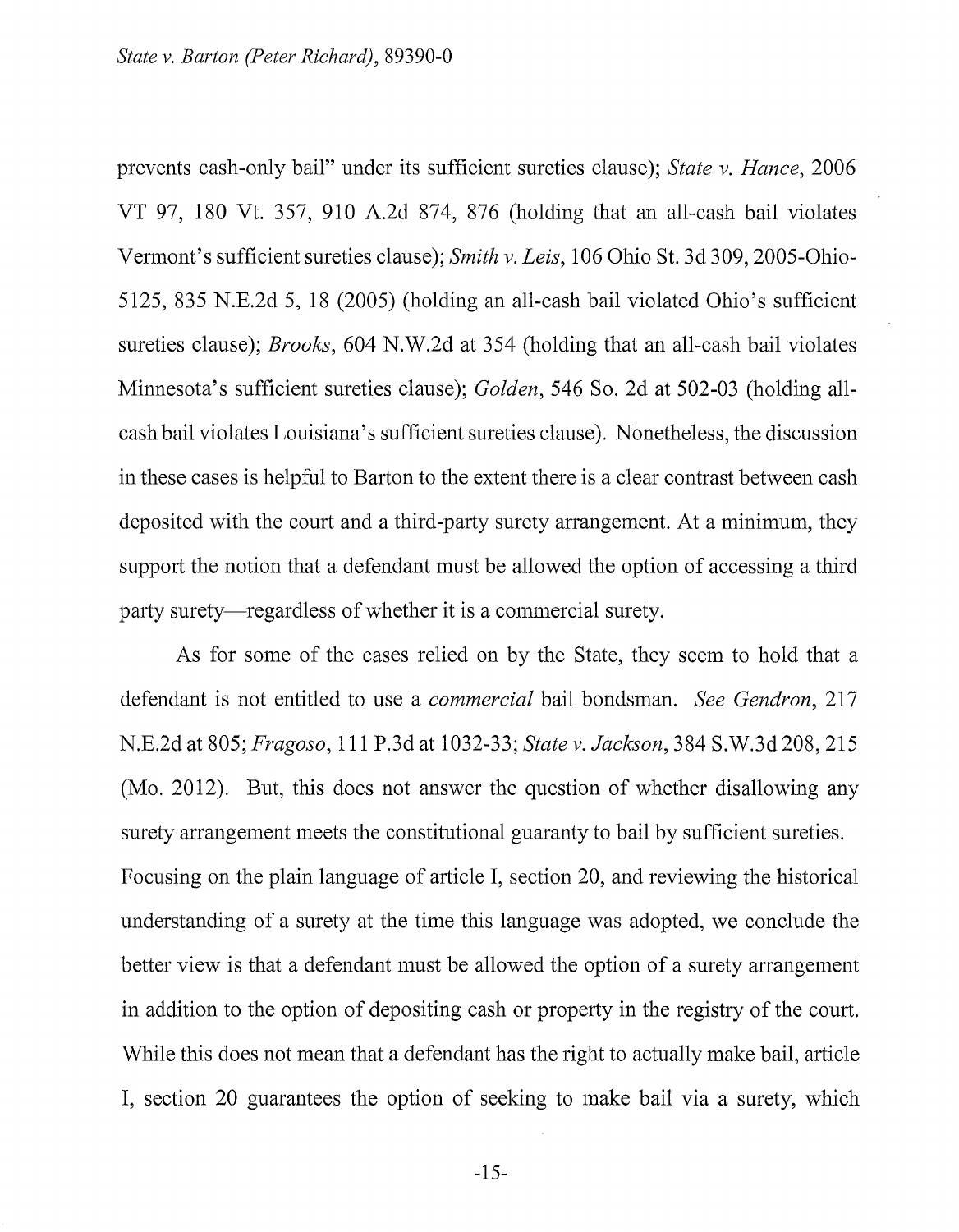involves a third-party promise and not merely the deposit of cash or equivalent property with the court.

2. The trial court's October 18, 2012 order limited Barton's access to a surety arrangement in violation of article I, section 20

Because Barton claims the trial court's October 18, 2012 order violated a constitutional provision, our review is de novo. *See State v. Jorgenson,* 179 Wn.2d 145, 150, 312 P.3d 960 (2013); *cf Banuelos,* 91 Wn. App. at 861-62 (noting abuse of discretion standard applied in review of the terms of a particular bail order). As noted, the order here tracked the language of CrR 3.2(b)(4). CrR 3.2 as a whole deals with the release of the accused. The rule first requires a presumption that the accused will be released on his or her personal recognizance, unless the court determines that the accused is unlikely to appear when required or that that he or she poses a danger to the public or is likely to interfere with witnesses. CrR 3.2(a). If the court determines the defendant is unlikely to appear, it can turn to the options listed in CrR 3.2(b) and "impose the least restrictive of [those] conditions [or a combination thereof] that will reasonably assure that the accused will be present for later hearings." CrR 3.2(b). If the court determines that the accused is likely to present a danger to others or tamper with witnesses, it may impose any of the (nonexclusive) conditions listed in CrR  $3.2(d)$ .

Here, the trial court explained that it was conditioning bail under CrR 3.2(b), which applies where there is a showing of a likely failure to appear. CrR 3.2(b) sets

-16-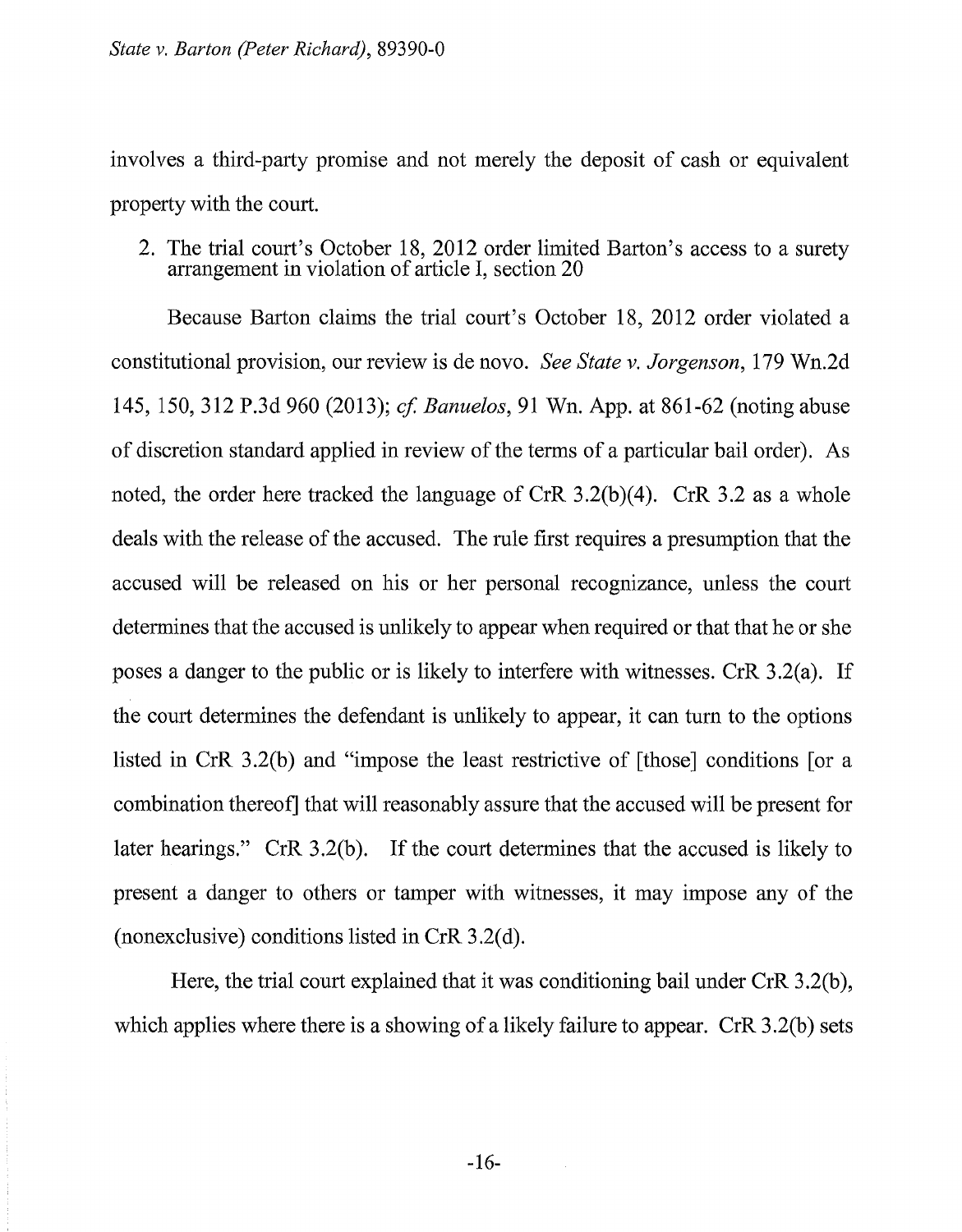forth the following conditions of release in the event of a showing of a likely failure

to appear:

(1) Place the accused in the custody of a designated person or organization agreeing to supervise the accused;

(2) Place restrictions on the travel, association, or place of abode of the accused during the period of release;

(3) Require the execution of an unsecured bond in a specified amount;

(4) Require the execution of a bond in a specified amount and the deposit in the registry of the court in cash or other security as directed, of a sum not to exceed 10 percent of the amount of the bond, such deposit to be returned upon the performance of the conditions of release or forfeited for violation of any condition of release;

( 5) Require the execution of a bond with sufficient solvent sureties, or the deposit of cash in lieu thereof;

 $(6)$  Require the accused to return to custody during specified hours or to be placed on electronic monitoring, if available; or

(7) Impose any condition other than detention deemed reasonably necessary to assure appearance as required.

If the court determines that the accused must post a secured or unsecured bond, the court shall consider, on the available information, the accused's financial resources for the purposes of setting a bond that will reasonably assure the accused's appearance.

As noted, the court "shall" impose the least restrictive condition or combination of conditions. Subsection (b)(4) appears to differ from the other subsections dealing with bonds in that it requires a deposit of cash or other security directly with the court.<sup>7</sup>

<sup>&</sup>lt;sup>7</sup> The State seems to argue that CrR 3.2(b)(4) is unique in a different respect because it allows courts to impose a financial incentive to follow conditions of release other than appearance. *See, e.g.*, Br. of Resp't at 32. This argument is hard to square with the text of CrR 3.2. CrR  $3.2(\tilde{b})(4)$  is contained in the prong of CrR 3.2 dealing with measures to secure a defendant's *appearance.* Conditions of release are addressed later in CrR 3.2(d). The Snohomish County prosecutor's form dealing with orders on release does not clearly distinguish these inquiries. CP at 11. This is not to fault the form, but to explain that our inquiry reads CrR 3.2(b)(4) in the context in which it appears.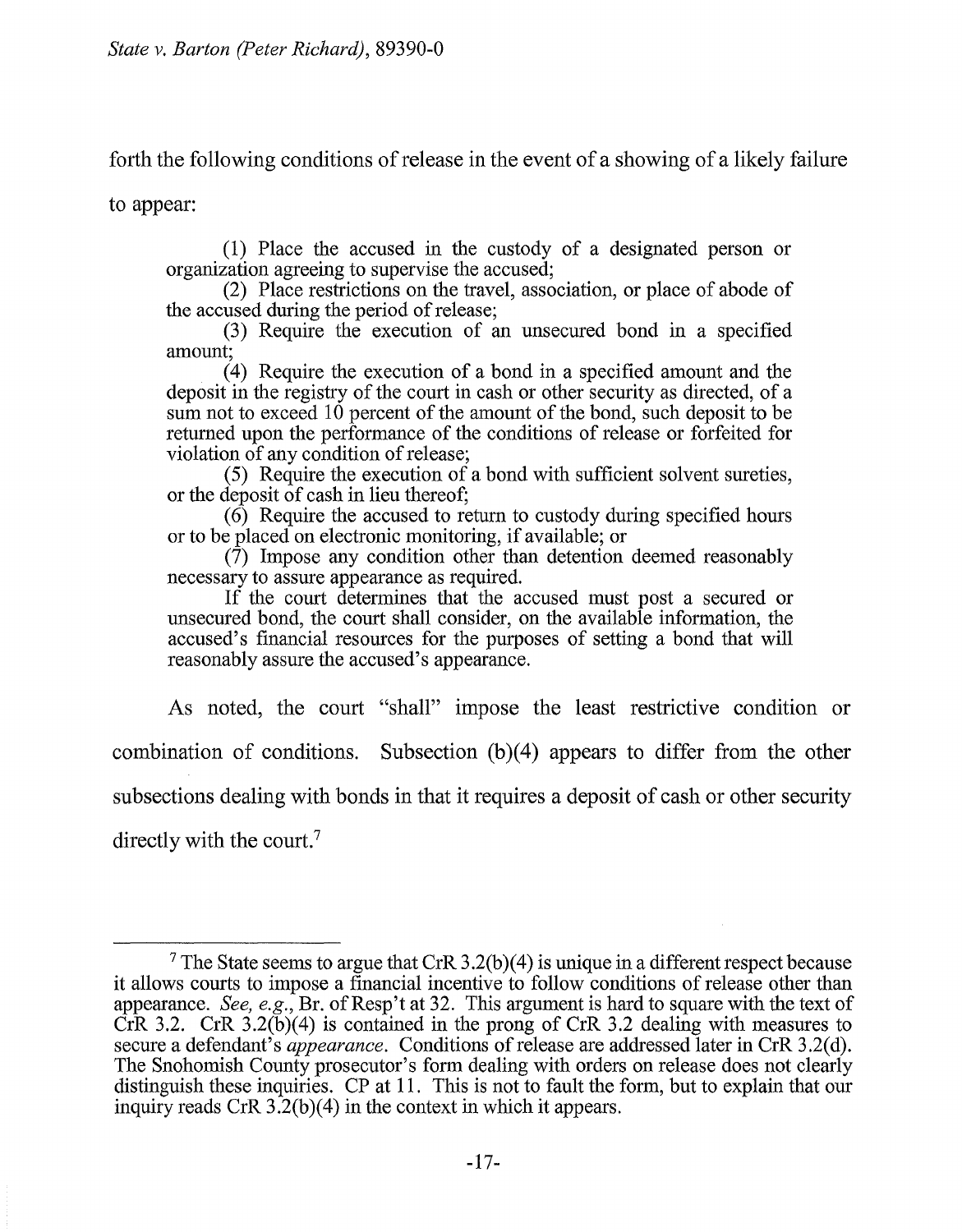Barton explains that he is not challenging the constitutionality of the rule. Pet'r's Reply Br. at 16-17. He argues that the phrase "other security" in the rule can be read to mean a surety bond for 10 percent of the bail amount and an unsecured bond for the remaining 90 percent of the bail amount. Pet'r's Reply Br. at 17. He maintains that the October 18, 2012 order is more restrictive than CrR 3.2(b)(4) because it requires he deposit 10 percent of the bond amount in cash or property without allowing a surety bond. *See, e.g.,* Pet'r's Opening Br. at 3, 23-26. The court's description of its order seems to support Barton's characterization insofar as it required "\$50,000 in cash or other security, but that is in addition to the bond of \$500,000." VRP (Sept. 7, 2012) at 28. And the court's August 15, 2012 order was accomplished by interlineating the standard court form to specifically exclude the execution of a bond with "sufficient sureties." CP at 11 (Order on Release/Det. of Def. (Aug. 15, 2012)). Indeed, the standard court form does not appear to incorporate the language of CrR 3.2(b)(4) at all, but rather the language of CrR 3.2(b)(5), which allows execution of a bond with sufficient solvent sureties or the deposit of cash in lieu thereof. *See id.* Here, the trial court accomplished its order by striking the language tracking CrR 3.2(b)(5) and writing in its own language tracking CrR 3.2(b)(4); it later modified the order to be sure that the language did track CrR 3.2(b)(4). But its modification cut out the (b)(5) option under CrR 3.2. It appears that Barton is therefore correct that the trial court's order in fact excluded execution of a bond via "sufficient sureties."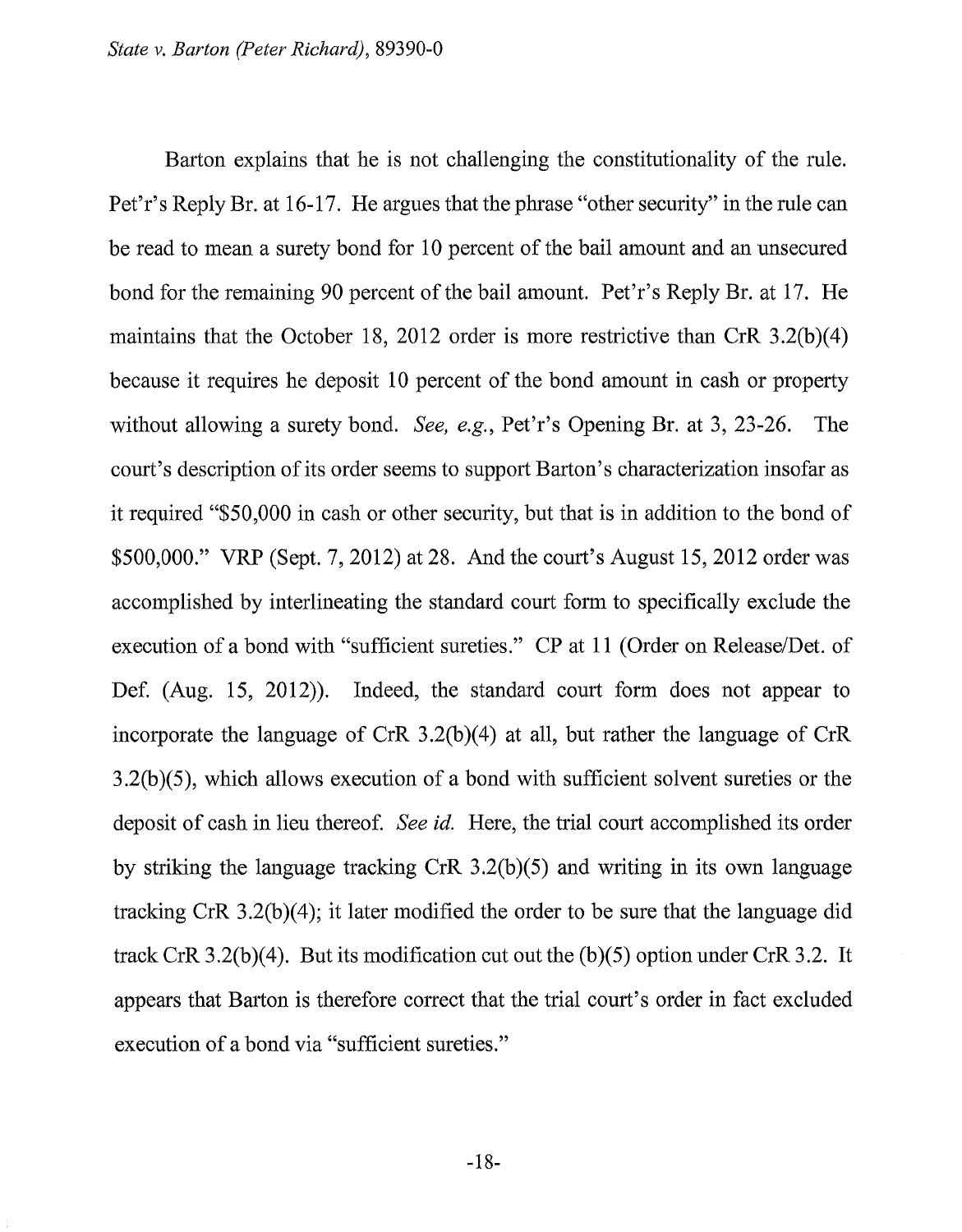Accepting Barton's argument that the October 18, 2012 order restricts his access to a surety, we disagree that CrR 3.2(b)(4) can be read in isolation to allow a surety under the provision of "other security." The language of CrR  $3.2(b)(4)$ contemplates that the relationship securing the defendant's appearance will be between the defendant and the court; there is no third-party surety involved.8 The trial court understood this, explaining that

Courts contemplate that when bail is set, that that [sic] defendant will have to go to a surety and post some security in order to get the bond, but that is

[W]hat this provision does, this rule, what this rule does is it requires the security to be posted with the Court. It takes that choice away and that's why the language is [sic] of the rule is important . . . . So that allows the defendant to go out and secure an unsecured bond where he can make a promissory note or some kind of promise to pay or a payment plan and that - - this provision ensures that the Court will have security for that posted, and that I think is the rationale for that provision, and I think that that makes it constitutional.

VRP (Oct. 18, 2012) at 26-27. The court therefore explained that the import of the rule, and what distinguishes the rule from the other subsections of CrR 3 .2(b ), is that it requires some money or other security to be posted *by the defendant with the court.*  Under the rule, the money or other security itself secures the defendant's bond and his appearance, even if he obtains the money or security through some kind of loan (such as the trial court here suggested, a promissory note). For this reason, CrR 3.2(b )( 4) does not appear to contemplate that a third party will *assume* the defendant's burden and obligation, which is the definition of a surety. Under a

<sup>8</sup> Even if Barton convinced a family member or friend to put up some kind of collateral worth  $$50,000$ , that collateral—not a third-party promise—would secure Barton's appearance.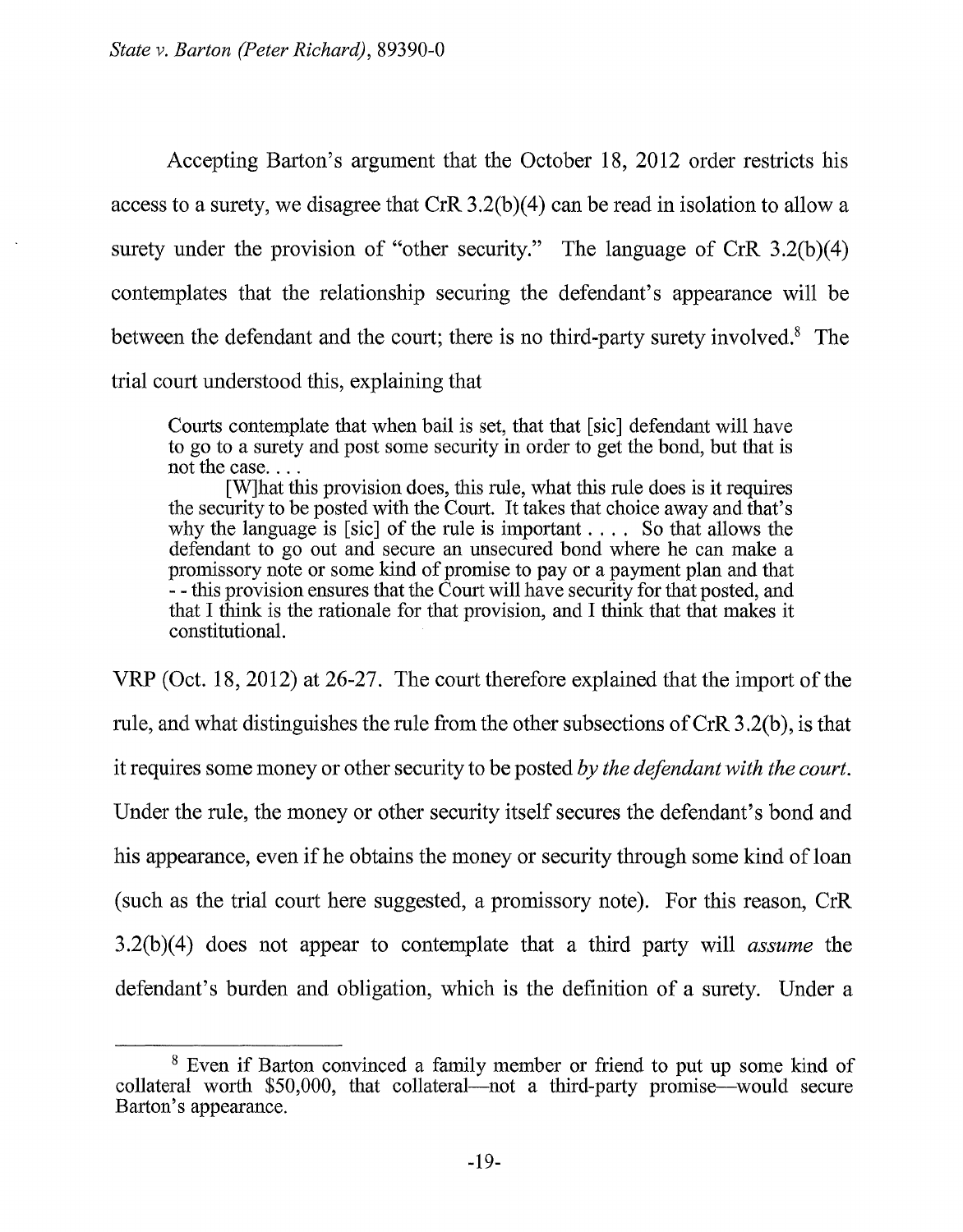traditional surety arrangement, a third party stands in the shoes of the defendant. Under CrR 3.2(b)(4), it appears the defendant must stand in his own shoes.

The history of CrR 3.2 supports our determination that subsection  $(b)(4)$  does not itself contemplate a surety arrangement. Adoption of the rule followed a national trend to limit the role of commercial bail bondsmen, who frequently charged a 10 percent "'premium'" on bail, which the defendant forfeited regardless of whether he appeared. *Schilb* v. *Kuebel,* 404 U.S. 357, 359-60, 92 S. Ct. 479, 30 L. Ed. 2d 502 (1971) (interpreting similarly worded Illinois statute). The drafters of CrR 3.2 explained that the Bail Reform Act of1966, 18 U.S.C. §§ 3146-3152, was "the major source of the wording" of the rule. CRIMINAL RULES TASK FORCE TO WASH. JUDICIAL COUNCIL, WASHINGTON PROPOSED RULES OF CRIMINAL PROCEDURE 22 (1971). "The purpose of the rule," explained the drafters, "is to make money bail the trial court's last resort in setting conditions for ensuring the accused's appearance at trial." *Id.* 

This history of the rule suggests that the drafters contemplated subsection  $(b)(4)$  would function separately from the surety arrangement addressed in subsection  $(b)(5)$ . The distinction was important at the time the rule was drafted because the bail bondsmen system had grown into "full and odorous bloom." *Schlib,*  404 U.S. at 359. But now, using a commercial bail bondsman is often less expensive than paying a deposit to the court.<sup>9</sup> Also of note is the fact that the federal

<sup>9</sup> We note that the *Schilb* Court was of the opinion that the Bail Reform Act of 1966 was not directed against professional bail bondsmen. 404 U.S. at 371.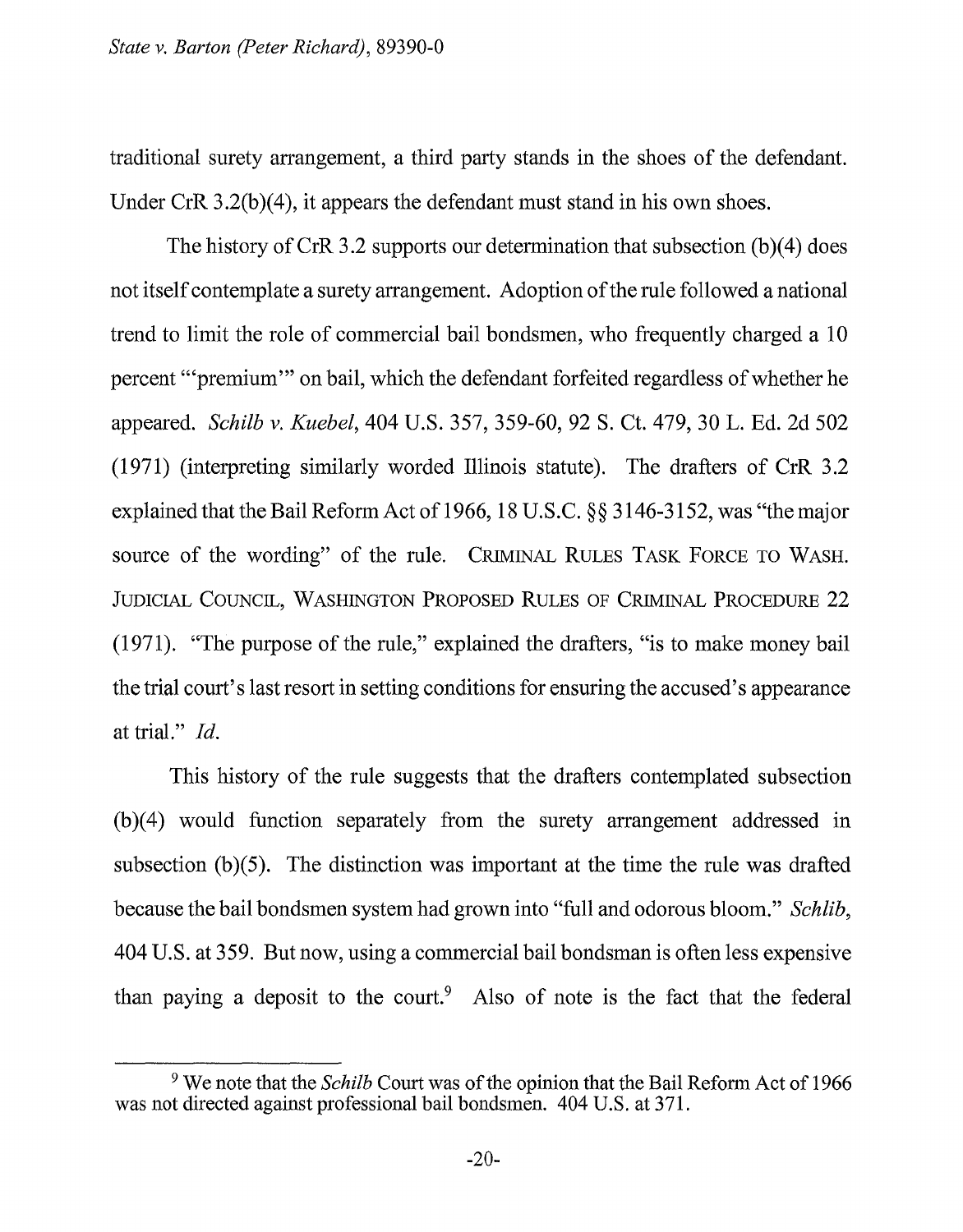constitution does not guarantee the right to access bail via a sufficient surety. Subsection  $(b)(4)$  was therefore modeled after a federal scheme that may not have appreciated Washington's unique constitutional framework.

Nonetheless, it is possible to read CrR 3 .2(b) consistent with our surety guaranty. Even though CrR  $3.2(b)(4)$  does not satisfy article I, section 20 on its own, the rule as a whole requires the court to impose the least restrictive alternative that reasonably assures the accused's appearance. As noted,  $CrR$  3.2(b)(5) allows a court to "[r]equire the execution of a bond with sufficient solvent sureties, or the deposit of cash in lieu thereof." This provision safeguards a defendant's right to a surety bond as an alternative to putting up cash or collateral, thus providing an option that will often be less restrictive than the scenario contemplated in CrR 3.2(b)(4). A court setting bail is obligated to allow the option listed under CrR 3.2(b)(5) unless it finds such a surety arrangement will not adequately secure the defendant's appearance. Other than general discussion about whether the current state of the commercial bail bonding system adequately ensures appearance, this record contains no particularized findings about Barton's likelihood of appearance.

To the extent that the trial court's October 18, 2012 order excluded a surety bond under CrR 3.2(b)(5) from the list of options available to Barton, it was more restrictive than CrR 3.2(b) as a whole allows and contrary to article I, section 20. We hold that the October 18, 2012 order entered in this case improperly prohibited Barton's access to a surety as guaranteed by article I, section 20.

-21-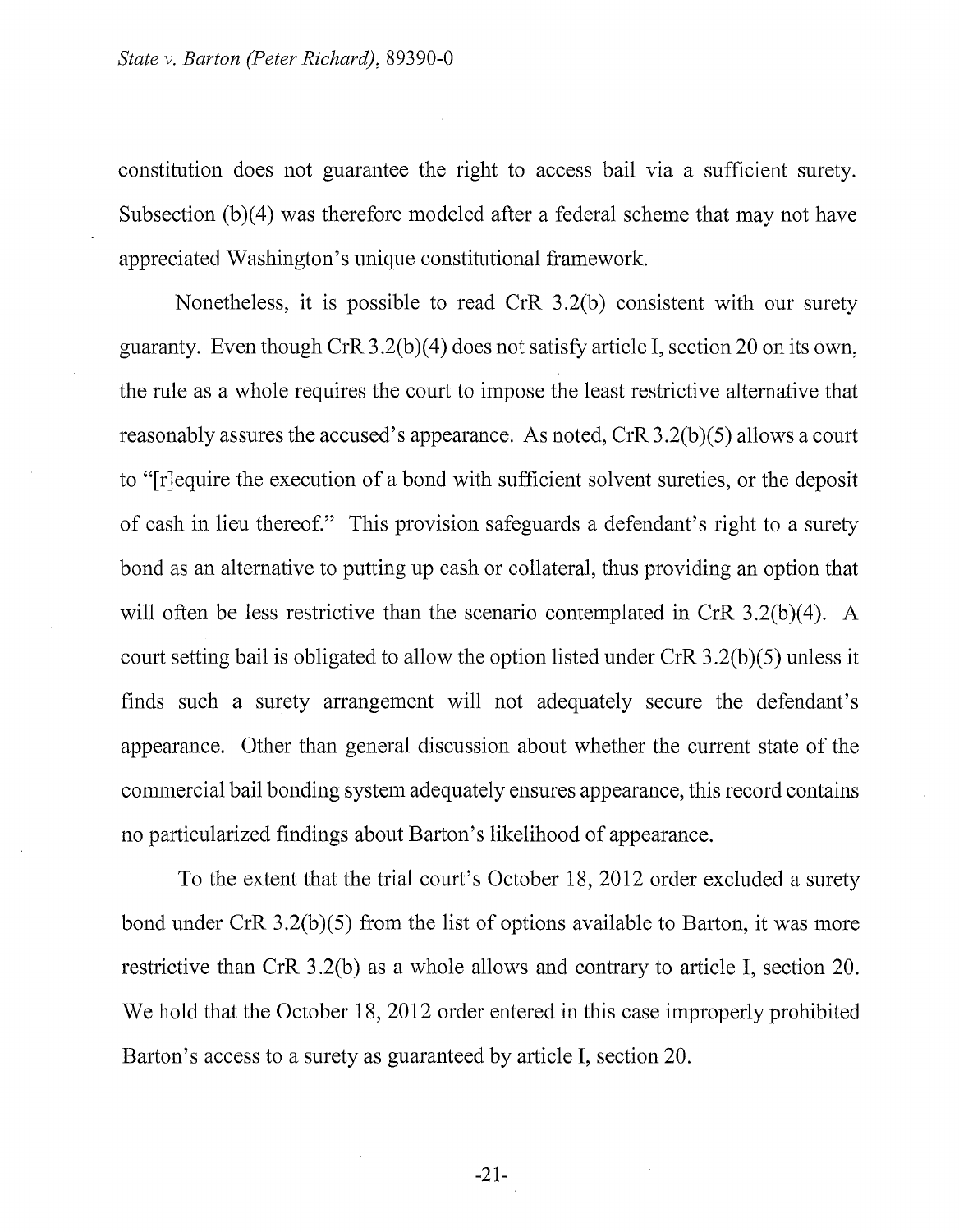## **CONCLUSION**

Article I, section 20 of the Washington State Constitution guarantees those accused ofbailable offenses the right to access bail by sufficient sureties. Consistent with both its historical and ordinary meaning, we hold that surety contemplates a third-party arrangement, as distinguished from the accused depositing cash or property directly with the court. Barton was ordered to secure his bail with a 10 percent deposit in the amount of the bond "in cash or other security." We hold that this order, insofar as it disallowed use of a surety, violates the constitutional mandate of article I, section 20. We vacate the order and remand for proceedings consistent with this opinion.<sup>10</sup>

<sup>&</sup>lt;sup>10</sup> In light of our resolution of this case, we do not address Barton's additional claims that the bail order violates his constitutional right to equal protection and offends the constitutional bar against excessive bail.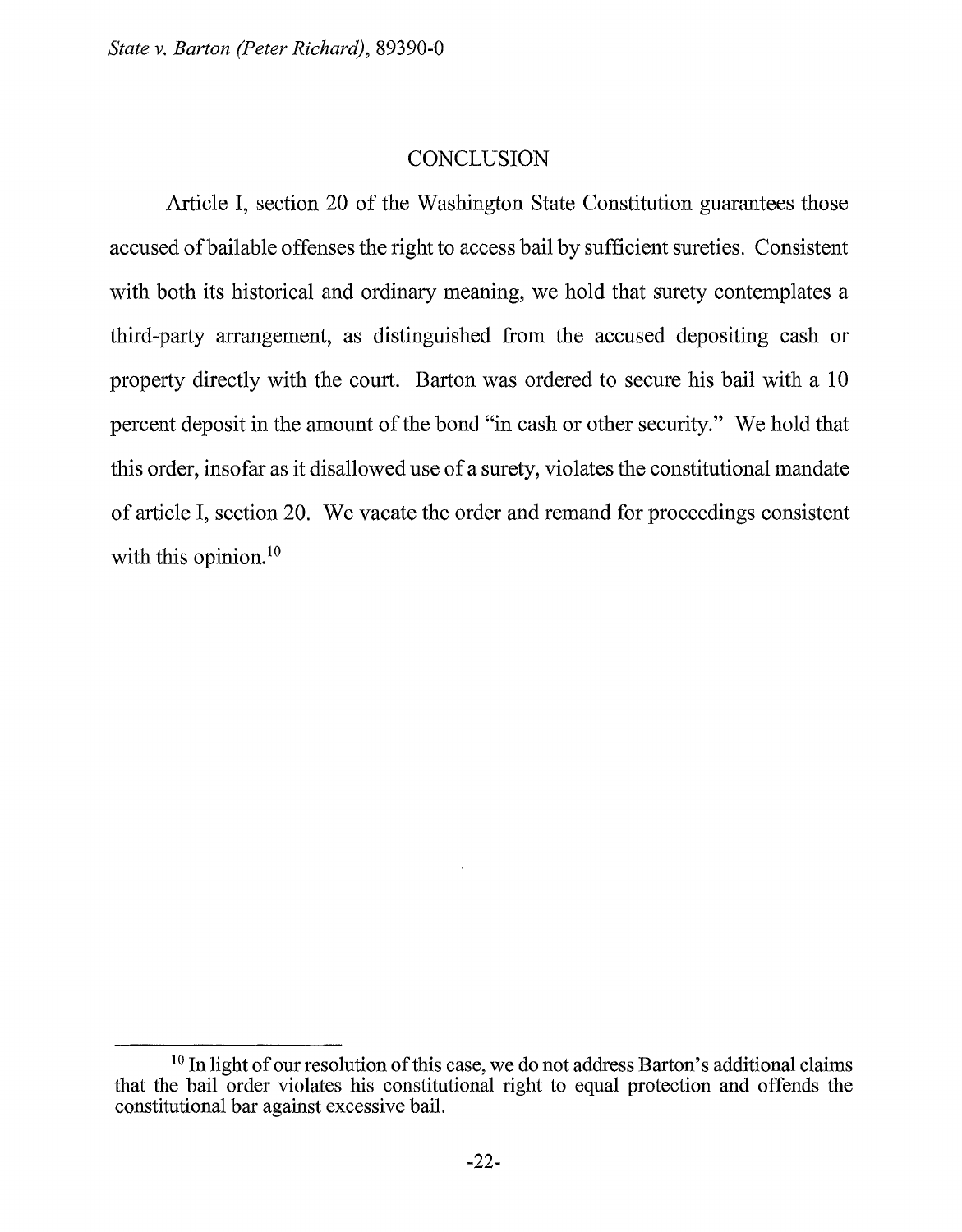Stepsof

WE CONCUR:

Wiggwn, 9



Owns

Fairnust.9

Koramo, J.P.T.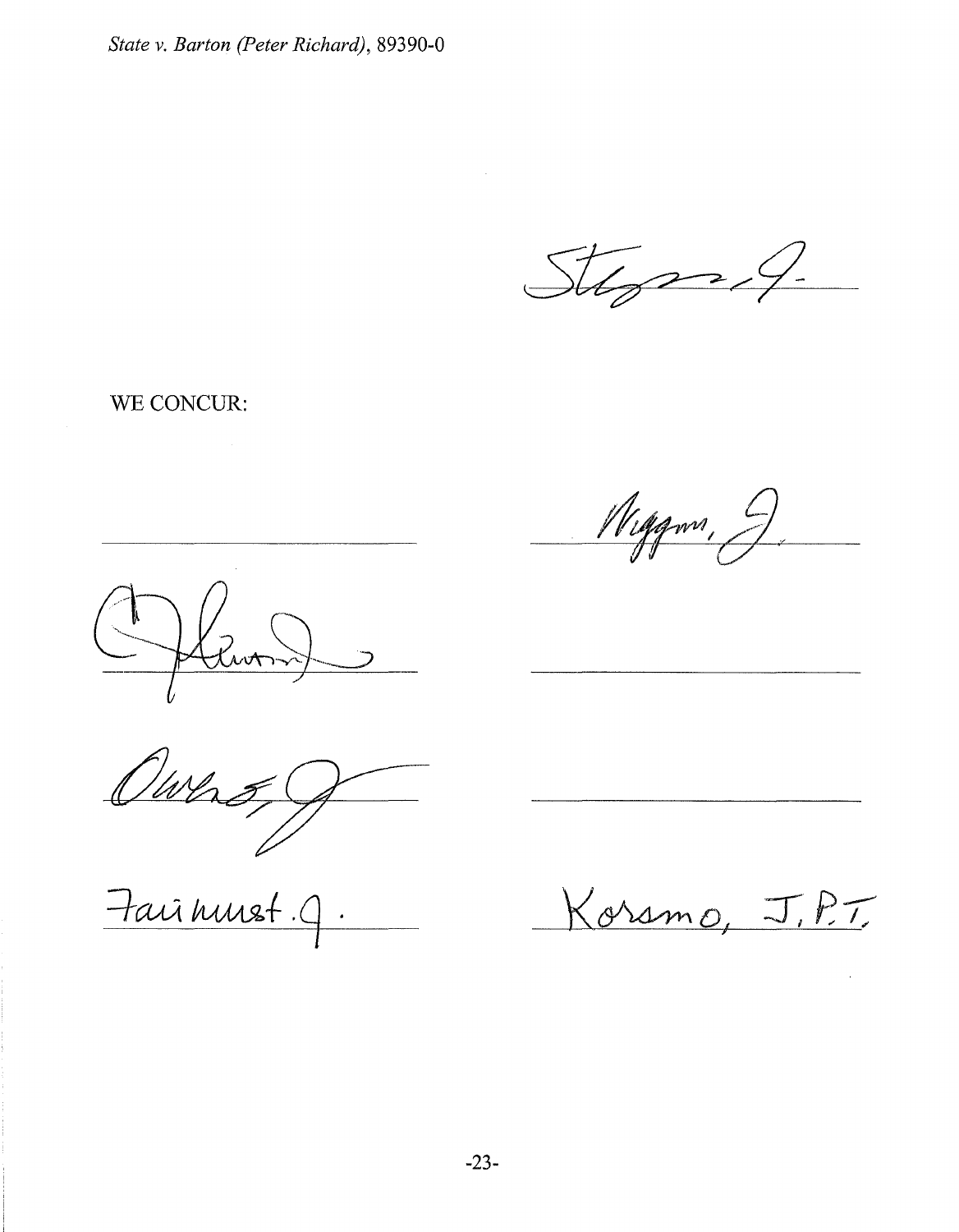*State v. Barton (Peter Richard),* No. 89390-0 (Gordon McCloud, J., Concurrence)

#### No. 89390-0

GORDON McCLOUD, J. (concurring)—The Washington Constitution, article I, section 20, states that criminal defendants "shall be bailable by sufficient sureties." I agree with the majority that this means that criminal defendants have the right to make bail not just by posting cash but alternatively by using a surety, that is, a third party guarantor. I agree with the majority's analysis of the meaning and importance of this constitutional provision. And I agree with the majority that the trial court's October 18, 2012, order in this case violated that constitutional provision: it required the defendant to post cash with the court and prohibited him from using a surety. Majority at 21 ("We hold that the October 18, 2012 order entered in this case improperly prohibited Barton's access to a surety as guaranteed by article I, section 20.").

But, as the majority acknowledges, the trial court's October 18, 2012, order "tracked the language of [Criminal Rule] CrR 3.2(b)(4)." Majority at 16. And as the majority further acknowledges, even the portion of the trial court's October 18,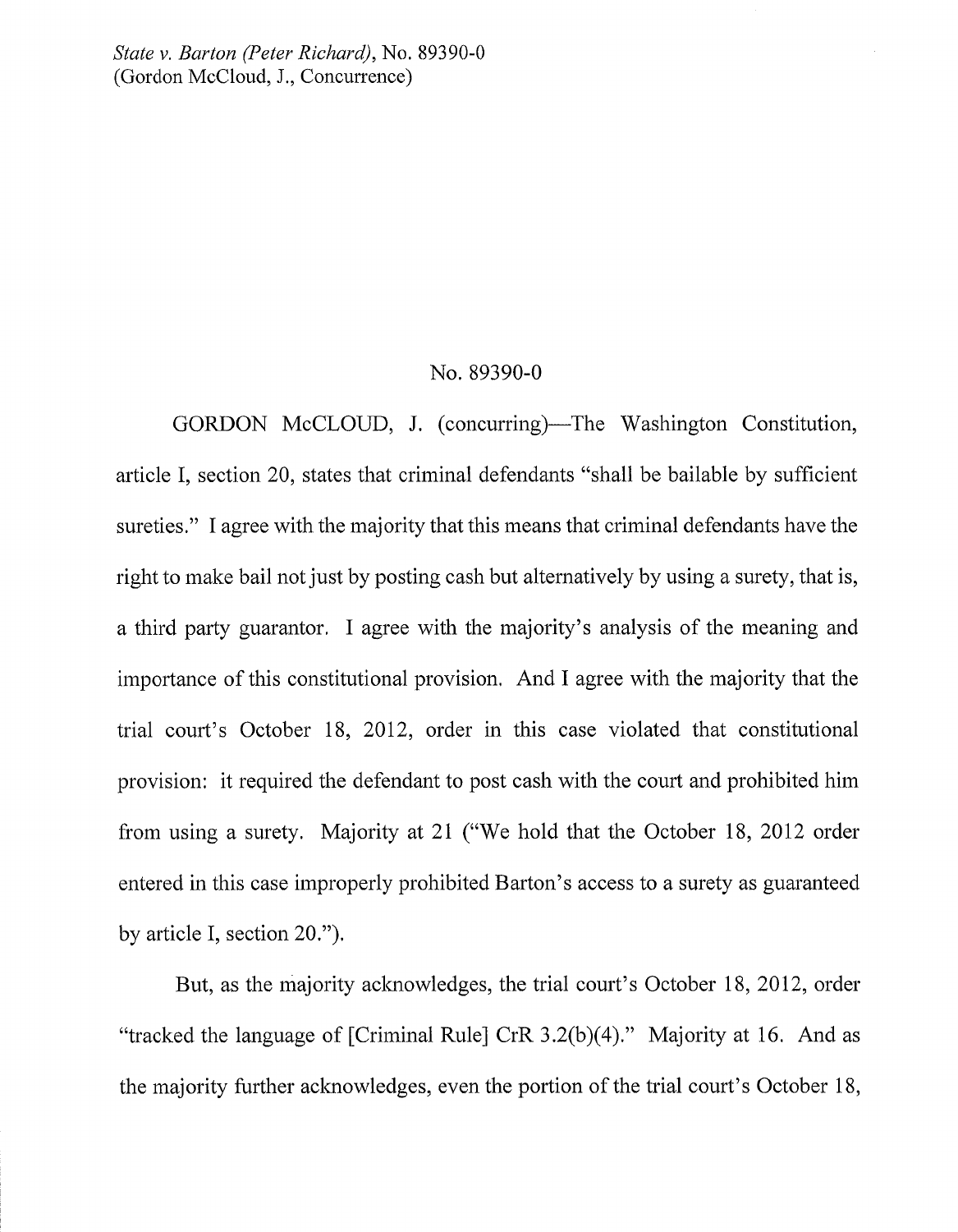2012, order barring the defendant from using a surety to post cash with the court tracked CrR  $3.2(b)(4)$ , when read in context with the rest of that rule. Majority at 18-19. A fortiori, CrR 3.2(b)(4) itself—and not just the trial court's order which relied on that rule and tracked its language—violates article I, section 20.

The majority, however, makes a complicated argument about why CrR 3.2(b)(4) nevertheless remains constitutional. Majority at 21 ("CrR 3.2(b)(4)  $\dots$ remains constitutional when read in the context of the other provisions of subsection (b)."). It reasons that the rule was fine, but the trial court erred in following that rule to the letter.

I disagree. The trial court did follow the rule. The trial court's order was unconstitutional in this case. The subsection of CrR 3 .2(b) that the trial court tracked was unconstitutional as applied in this case. I don't understand how one can fault the trial court for applying the literal language of the rule but not fault the rule.

For that reason, I respectfully concur in the vast bulk of the majority's analysis and in its conclusion. I disagree, however, with its assertion that  $CrR$  3.2(b)(4) the statutory subsection that formed the basis for the unconstitutional bail ordersurvives constitutional scrutiny.